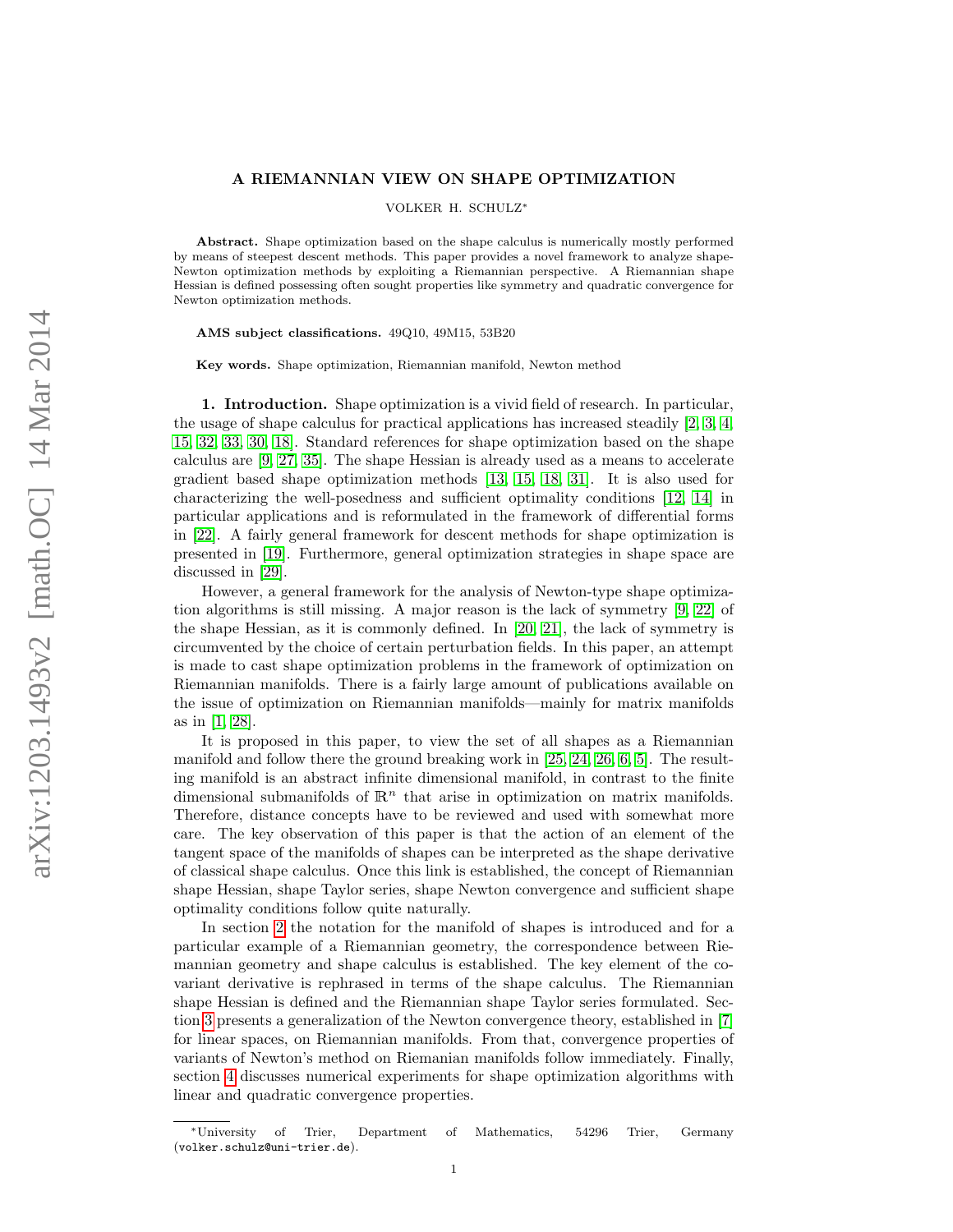<span id="page-1-0"></span>2. Riemannian Shape Geometry and the Shape Calculus. The purpose of this section is to demonstrate the possibility to define a Riemannian metric on the manifold of all possible shapes with a relation to shape calculus. Since this point of view is new, we use the established framework of differential geometry for shapes which are  $C^{\infty}$  embeddings of the unit sphere. Of course, this framework has to be generalized for specific applications. However, the purpose of this paper is to convey a new point of view rather than the impact on applications. Therefore, we assume in the interest of simplicity of the presentation maximum smoothness and restrict ourself to only 2D problems.

It is assumed that the reader is familiar with the basic concepts of Riemannian geometry as they are, e.g., geodesics, exponential mapping, parallel transport. In [\[25,](#page-13-14) [24\]](#page-13-15), a geometric structure of two-dimensional  $C^{\infty}$ -shapes has been introduced and consequently generalized to shapes in higher dimension in [\[26,](#page-13-16) [6,](#page-13-17) [5\]](#page-13-18). Essentially, closed curves (and closed higher dimensional surfaces) are identified with mappings of the unit sphere to any shape under consideration. In two dimensions, this can be naturally motivated by the Riemannian mapping theorem. In this paper, we focus on two-dimensional shapes as subsets of  $\mathbb{R}^2$  for ease of discussion, but mention the other publications above, in order to indicate that natural extensions of this paper to higher dimensional surfaces are conceivable.

Here, we mean with "shape" a simply connected and compact subset  $\Omega$  of  $\mathbb{R}^2$ with  $\Omega \neq \emptyset$  and  $C^{\infty}$  boundary  $\partial \Omega$ . As always in shape optimization, the boundary of the shape is all that matters. Thus, we can identify the set of all shapes with the set of all those boundaries. In [\[25\]](#page-13-14), this set is characterized by

$$
B_e(S^1, \mathbb{R}^2) := \text{Emb}(S^1, \mathbb{R}^2) / \text{Diff}(S^1)
$$

i.e., as the set of all equivalence classes of  $C^{\infty}$  embeddings of  $S^1$  into the plane  $(\text{Emb}(S^1, \mathbb{R}^2))$ , where the equivalence relation is defined by the set of all  $C^{\infty}$  reparameterizations, i.e., diffeomorphisms of  $S^1$  into itself (Diff( $S^1$ )). The set  $B_e$  is considered as a manifold in [\[25\]](#page-13-14) and various Riemannian metrics are investigated. A particular point on the manifold  $B_e(S^1, \mathbb{R}^2)$  is represented by a curve  $c : S^1 \ni$  $\theta \mapsto c(\theta) \in \mathbb{R}^2$ . Because of the equivalence relation (Diff(S<sup>1</sup>)), the tangent space is isomorphic to the set of all normal  $C^{\infty}$  vector fields along c, i.e.

$$
T_c B_e \cong \{ h \mid h = \alpha \vec{n}, \, \alpha \in C^{\infty}(S^1, \mathbb{R}) \}
$$

where  $\vec{n}$  is the unit exterior normal field of the shape  $\Omega$  defined by the boundary  $\partial\Omega = c$  such that  $\vec{n}(\theta) \perp c'$  for all  $\theta \in S^1$  and c' denotes the circumferential derivative as in [\[25\]](#page-13-14). For our discussion, we pick among the other metrics discussed in [\[25\]](#page-13-14) the metric family for  $A > 0$ 

$$
G^{A}: T_{c}B_{e} \times T_{c}B_{e} \to \mathbb{R}
$$
  

$$
(h,k) \mapsto \int_{S^{1}} (1 + A\kappa_{c}(\theta)^{2}) \langle h(\theta), k(\theta) \rangle ||c_{\theta}(\theta)|| d\theta
$$

where  $\kappa_c$  denotes the curvature of the curve c and  $\langle x, y \rangle := x_1y_1 + x_2y_2$  and  $||x|| :=$  $\sqrt{\langle x, y \rangle}$  mean the standard Euclidian scalar product and norm in  $\mathbb{R}^2$ . Besides this metric, there are many more Riemannian metrics  $G$  available which can be used in a similar way. For instance, in [\[36\]](#page-14-8) a Sobolev-type metric is adapted to the particular needs of image tracking. If  $h = \alpha \vec{n}$  and  $k = \beta \vec{n}$ , then this scalar product on  $T_cB_e$ can be expressed more simply as

$$
G^{A}(h,k) = \int_{\partial\Omega} (1 + A\kappa_c^2)\alpha\beta ds
$$

where ds is the length measure on  $\partial\Omega = c$ . In [\[25\]](#page-13-14) it is shown that for  $A > 0$ the scalar product  $G^A$  defines a Riemannian metric on  $B_e$  and thus, geodesics can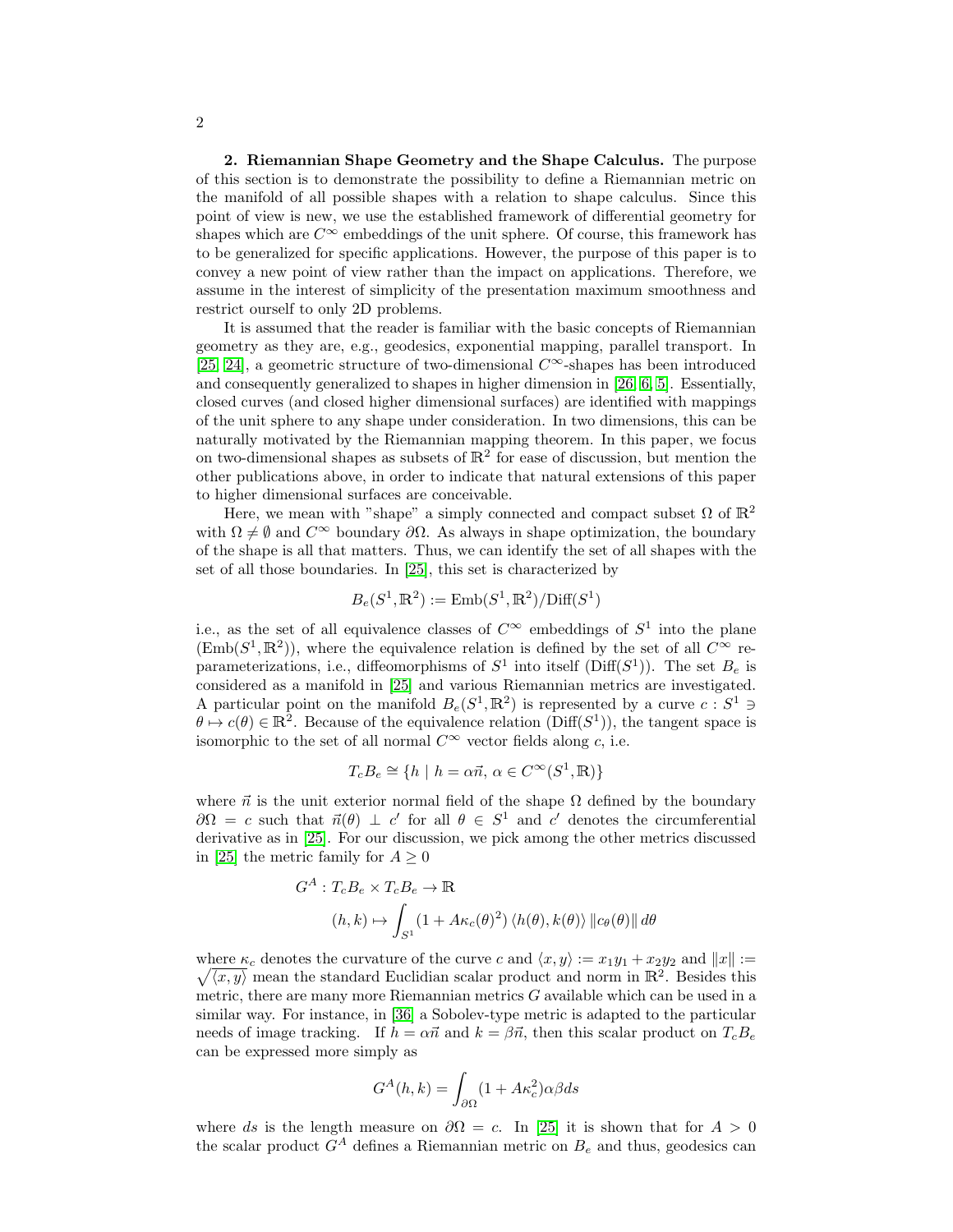be used to measure distances, where  $d_{G^A}(.,.)$  denotes the corresponding geodesic distance. Unfortunately, this is not the case for the most simple member  $G^0$  of the metric family  $G^A$ , where  $A = 0$ . An illustrative counter-example is given in [\[25\]](#page-13-14). In section [3,](#page-6-0) we use the fact that  $(B_e, G^A)$  is a Riemannian manifold extensively and exploit the existence of the exponential map (exp) according to the usual definition in Riemannian geometry.

Now, we want to analyze the correlation of the Riemannian geometry on  $B_e$ with shape optimization. In 2D shape optimization, one searches for the solution of optimization problems of the form

$$
\min_{\Omega} f(\Omega)
$$

where  $f$  is a real valued shape differentiable objective function. Often, the problem formulation involves explicit constraints in the form of differential equations and additional state variables as in like in the early publications [\[2,](#page-13-0) [9,](#page-13-5) [27,](#page-14-3) [35\]](#page-14-4). Also shape Hessian preconditioning studies have been performed in [\[15,](#page-13-3) [32,](#page-14-0) [13,](#page-13-6) [14\]](#page-13-8). For the sake of ease of presentation, we can assume all those possible additional structures are contained implicitly within the mapping  $f$ . The shape derivative of  $f$  is a directional derivative in the direction of a  $C^{\infty}$  vector field  $V : \mathbb{R}^2 \to \mathbb{R}^2$  which can be represented on the boundary according to the Hadamard structure theorem [\[35\]](#page-14-4) as a scalar distribution g on the boundary. If  $g \in L^1(\partial\Omega)$ , the shape derivative can be expressed as

$$
df(\Omega)[V] = \int_{\partial\Omega} g \langle V, \vec{n} \rangle ds.
$$

If  $V|_{\partial\Omega} = \alpha \vec{n}$ , this can be written more concisely as

$$
df(\Omega)[V] = \int_{\partial\Omega} g \alpha \, ds
$$

In Riemannian geometry, tangential vectors are considered as directional derivatives of scalar valued functions. Since curves  $c \in B_e$  can be interpreted as boundaries of domains  $\Omega$  with boundary  $c = \partial \Omega$ , we can consider every scalar valued function  $f: c = \partial \Omega \mapsto \mathbb{R}$  also as mapping  $f: \Omega \mapsto \mathbb{R}$ . Thus, we see that the action of a tangent vector  $h \in T_cB_e$  on a scalar valued function  $f : B_e \to \mathbb{R}$  can be interpreted in the shape calculus, via the unique identification of the boundary  $c = \partial \Omega$  with its shape  $\Omega$ , as the shape derivative of f with respect to an arbitrary  $C^{\infty}$  extension V of h in the whole domain  $\Omega$  with  $V|_{\partial\Omega} = h$ . Thus, we can write

$$
h(f)(c) = df(\Omega)[V] = \int_{\partial\Omega} g \alpha \, ds
$$

if  $h = \alpha \vec{n}$ . Also, the gradient in terms of a Riemannian representation of the shape derivative in terms of the metric  $G^A$  can be written as

<span id="page-2-0"></span>
$$
\mathrm{grad} f = \frac{1}{1 + A\kappa_c^2}g
$$

The essential operation in Riemannian geometry is the covariant derivative  $\nabla_h k$ which is a directional derivative of vector fields in terms of tangential vectors such that  $\nabla_h k \in T_c B_e$ , if  $h, k \in T_c B_e$ . Often in differential geometry, the covariant derivative is written in terms of the Christoffel symbols. In [\[25\]](#page-13-14) explicit expressions for the Christoffel symbols are derived in terms of the Riemannian metric  $G<sup>A</sup>$ . However, in order to reveal the relation with the shape calculus, we show another representation of the covariant derivative in theorem [2.1.](#page-2-0)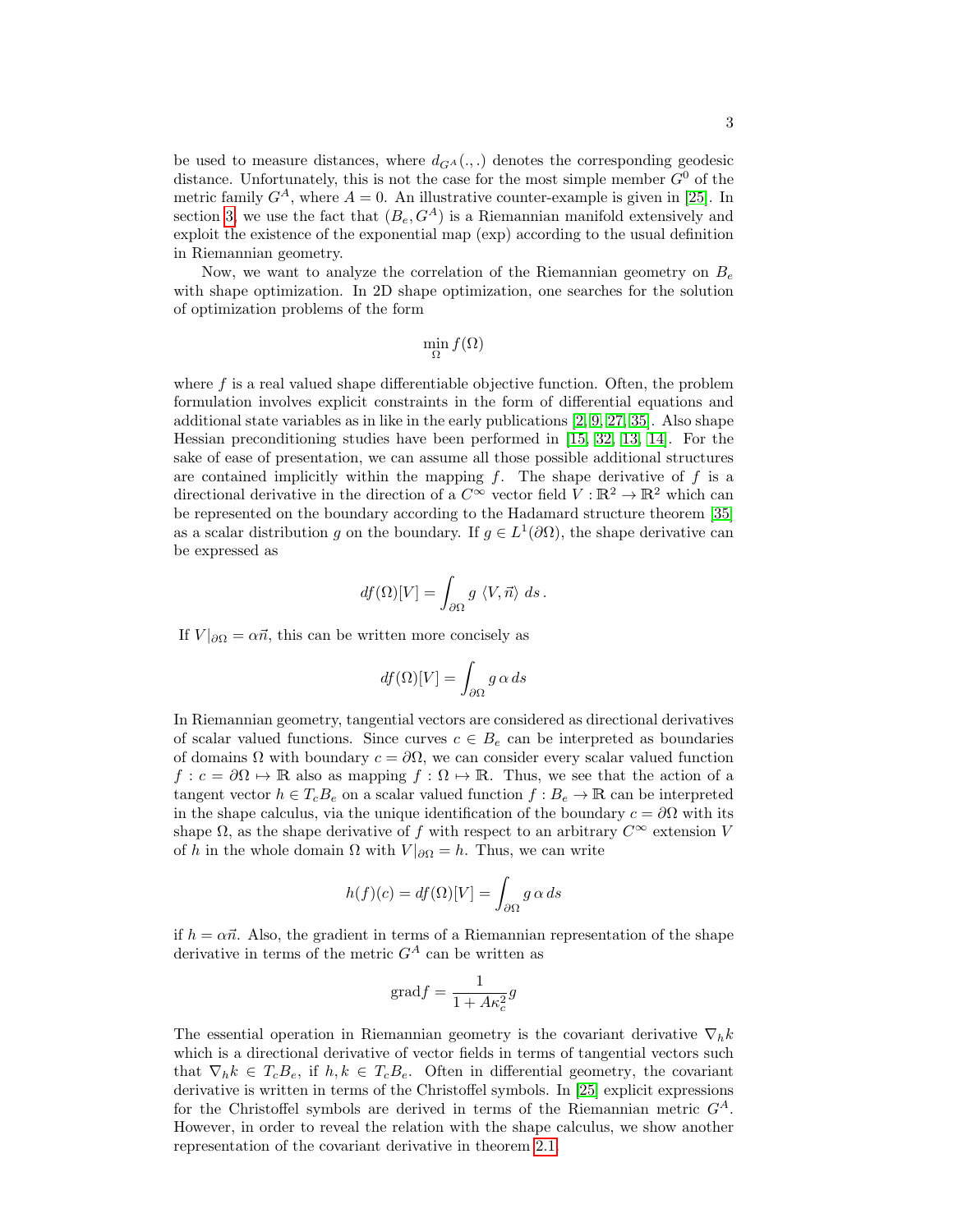THEOREM 2.1. Let  $\Omega \in \mathbb{R}^2$  be a shape and  $V, W \in C^\infty(\mathbb{R}^2, \mathbb{R}^2)$  vector fields which are orthogonal at the boundary  $\partial\Omega$ , i.e.,  $V|_{\partial\Omega} = \alpha \vec{n}$  with  $\alpha := \langle V|_{\partial\Omega}, \vec{n} \rangle$ , and  $W|_{\partial\Omega} = \beta \vec{n}$  with  $\beta := \langle W|_{\partial\Omega}, \vec{n} \rangle$ , such that  $h := \alpha \vec{n}$ ,  $k := \beta \vec{n}$  belong to the tangent space of  $B_e$ . Then, the covariant derivative associated with the Riemmanian metric  $G^A$  can be expressed as

$$
\nabla_V W := \nabla_h k = \frac{\partial \beta}{\partial \vec{n}} \alpha + \frac{1}{2} (\kappa_c + \frac{2A\kappa_c^3}{1 + A\kappa_c^2}) \alpha \beta + A\kappa_c (\alpha \beta)_{\tau \tau}
$$
  
=  $\langle \text{DW } V, \vec{n} \rangle + \frac{1}{2} (\kappa_c + \frac{2A\kappa_c^3}{1 + A\kappa_c^2}) \langle V, \vec{n} \rangle \langle W, \vec{n} \rangle + A\kappa_c (\langle V, \vec{n} \rangle \langle W, \vec{n} \rangle)_{\tau \tau}$ 

where expressions " $(.)_{\tau\tau}$ " mean second order derivative in unit tangential direction of the shape boundary and the notation "DW  $V$ " means the directional derivative of the vector field  $W$  in the direction  $V$ .

*Proof.* The strategy which leads to the expression for  $\nabla_V W$  above is to exploit the product rule for Riemannian connections,  $hG^{A}(k, \ell) = G^{A}(\nabla_{h}k, \ell) + G^{A}(k, \nabla_{h}\ell)$ for any  $\ell \in T_cB_e$ . The left hand side of the product rule is expressed in more details which are then grouped in two terms for the right hand side. We assume that  $Z \in C^{\infty}(\mathbb{R}^2, \mathbb{R}^2)$  is a vector field with  $\ell := Z|_{\partial\Omega} = \gamma \vec{n}$ . Then the application of shape calculus rules for volume and boundary functionals as in [\[9\]](#page-13-5) gives

$$
h(G^{A}(k,\ell)) = d\left(\int_{\partial\Omega} (1 + A\kappa_c^2) \beta \gamma ds\right)[V] \tag{2.1}
$$

$$
= \int_{\partial\Omega} \frac{\partial [(1 + A\kappa_c^2)\beta\gamma]}{\partial \vec{n}} \alpha + \kappa_c (1 + A\kappa_c^2) \alpha \beta \gamma ds \tag{2.2}
$$

<span id="page-3-1"></span><span id="page-3-0"></span>
$$
= \int_{\partial\Omega} 2A\kappa_c(\kappa_c^2 \alpha + \alpha_{\tau\tau})\beta\gamma + (1 + A\kappa_c^2) \frac{\partial \beta}{\partial \vec{n}}\gamma \alpha \tag{2.3}
$$

$$
+ (1 + A\kappa_c^2) \frac{\partial \gamma}{\partial \vec{n}} \beta \alpha + \kappa_c (1 + A\kappa_c^2) \alpha \beta \gamma ds
$$
  
= 
$$
\int_{\partial \Omega} 2 A \kappa_c^3 \alpha \beta \gamma + 2 A \kappa_c \alpha (\beta \gamma)_{\tau \tau} + (1 + A \kappa_c^2) \frac{\partial \beta}{\partial \vec{n}} \gamma \alpha
$$
 (2.4)  
+ 
$$
(1 + A \kappa_c^2) \frac{\partial \gamma}{\partial \vec{n}} \beta \alpha + \kappa_c (1 + A \kappa_c^2) \alpha \beta \gamma ds
$$

where we note in equation [\(2.3\)](#page-3-0) that  $(\partial \kappa_c/\partial \vec{n})\alpha = \kappa_c^2 \alpha + \alpha_{\tau\tau}$ , which is an immediate consequence of equation  $(7)$  in section 2.2 of  $[25]$  and in equation  $(2.4)$  that the integrands  $\alpha_{\tau\tau}\beta\gamma$  and  $\alpha(\beta\gamma)_{\tau\tau}$  give the same integral because of the periodicity of  $\partial Ω$ . The expression in equation [\(2.4\)](#page-3-1) is now split in two mirror symmetric parts according to the product rule for Riemannian connections and written in the form of scalar products with  $G^A$ , thus causing the denominator  $(1 + Ak_c^2)$ . It remains to show  $C^{\infty}$  linearity, the Leibniz rule and symmetry (torsion free). We sketch symmetry here:

$$
\nabla_h k - \nabla_k h = \frac{\partial \beta}{\partial \vec{n}} \alpha + \frac{1}{2} (\kappa_c + \frac{2A\kappa_c^3}{1 + A\kappa_c^2}) \alpha \beta + A\kappa_c (\alpha \beta)_{\tau \tau}
$$

$$
- \left( \frac{\partial \alpha}{\partial \vec{n}} \beta + \frac{1}{2} (\kappa_c + \frac{2A\kappa_c^3}{1 + A\kappa_c^2}) \beta \alpha + A\kappa_c (\beta \alpha)_{\tau \tau} \right)
$$

$$
= \frac{\partial \beta}{\partial \vec{n}} \alpha - \frac{\partial \alpha}{\partial \vec{n}} \beta = h(k) - k(h) = [h, k]
$$

where " $[.,.]$ " denotes the Lie bracket. In the penultimate equation, it should be noted that most of the terms in  $h(k) - k(h)$  cancel out, just leaving over only  $\frac{\partial \beta}{\partial \vec{n}} \alpha - \frac{\partial \alpha}{\partial \vec{n}} \beta.$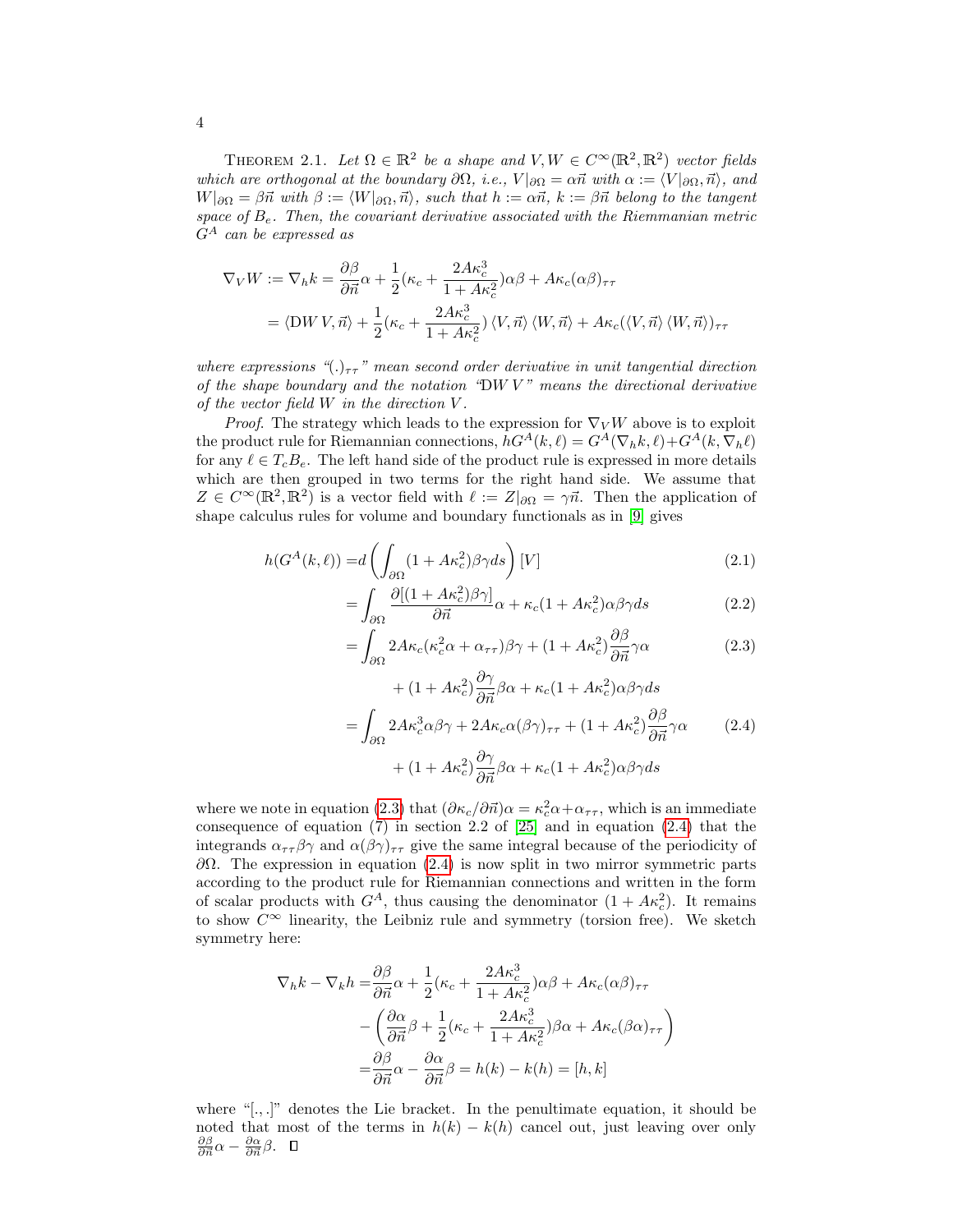The Riemannian connection now gives the means to investigate the Hessian of an objective defined on a shape, resp. its boundary. As in [\[1\]](#page-13-13), we define the Riemannian Hessian of a function f at the point  $c \in B_e$  as the linear mapping of  $T_cB_e$  to itself defined by

$$
\text{Hess} f(c)[h] := \nabla_h \text{grad} f
$$

In the terminology of shape optimization and with the definition of vector fields as in theorem [2.1](#page-2-0) and the identification of the boundary  $c = \partial \Omega$  with its shape, we may identify this with a now so-called Riemannian shape Hessian.

DEFINITION 2.2. For the setting of theorem [2.1,](#page-2-0) we define the Riemannian shape Hessian as

<span id="page-4-1"></span>
$$
\text{Hess} f(\Omega)[V] := \nabla_V \text{grad} f
$$

The next theorem gives a correlation of the Riemannian shape Hessian with the standard shape Hessian which is defined by repeated shape differentiation.It can be found, e.g., in the book [\[1\]](#page-13-13) for the finite dimensional case. But at the level of abstraction on the current point of the paper, the arguments developed in [\[1\]](#page-13-13) can be applied identically. The novelty here lies in the interpretation of  $d(df(\Omega)[W])[V]$ as the "classical" shape Hessian.

Theorem 2.3. The Riemannian shape Hessian based on the Riemannian metric G satisfies the relation

$$
G(Hess f(\Omega)[V], W) = d(df(\Omega)[W])[V] - df(\Omega)[\nabla_V W]
$$

where V, W are defined as in theorem [2.1](#page-2-0) and  $d(df(\Omega)[W])[V]$  denotes the standard shape Hessian as defined in [\[9\]](#page-13-5). Furthermore, we observe the following symmetry

$$
G(Hessf(\Omega)[V], W) = G(V, Hessf(\Omega)[W])
$$

Proof. The identical arguments as in the proofs of propositions 5.5.2 and 5.5.3 of  $[1]$  can be used. $\square$ 

Now we can use the Riemannian shape Hessian in order to formulate a Taylor series expansion as well as optimality conditions. Since the subsequent theorem holds in more general cases than just for  $B<sub>e</sub>$ , we formulate it in a more general notation. Here, the key tool is the exponential map exp, locally identifying the tangent space of a manifold with the manifold itself. It is defined in the usual differential geometric sense, which is also possible for shape manifolds, e.g. [\[25\]](#page-13-14).

<span id="page-4-0"></span>THEOREM 2.4. Let  $(N, G)$  be a Riemannian manifold with metric G and norm  $\|.\| := G(., .).$  Let the set  $U \subset \mathcal{N}$  be a convex subset of N. We consider all  $x \in \mathcal{N}$ and  $\Delta x \in T_x\mathcal{N}$  with  $x, \exp_x(\Delta x) \in U$  and denote the parallel transport along the geodesic  $\gamma : [0,1] \to \mathcal{N}, t \mapsto \gamma(t) := \exp_x(t\Delta x)$  by  $\mathcal{P}_{\alpha,\beta} : T_{\gamma(\alpha)}\mathcal{N} \to T_{\gamma(\beta)}\mathcal{N}$ . We assume for the Riemannian Hessian of a function  $f: U \to \mathbb{R}$  the following Lipschitz property at  $x \in \mathcal{N}$ :

 $\|\mathcal{P}_{1,0}H\text{ess }f(\exp_x(\Delta x))\mathcal{P}_{0,1} - \text{Hess }f(x)\| \leq L\|\Delta x\|, \quad \forall \exp_x(\Delta x) \in U$ 

with a constant  $L < \infty$ . Then, we arrive at the estimation

$$
|f(\exp_x(\Delta x)) - f(x) + G(\text{grad } f(x), \Delta x) + \frac{1}{2}G(H\text{ess } f(x)\Delta x, \Delta x)| \le \frac{L}{6} ||\Delta x||^3
$$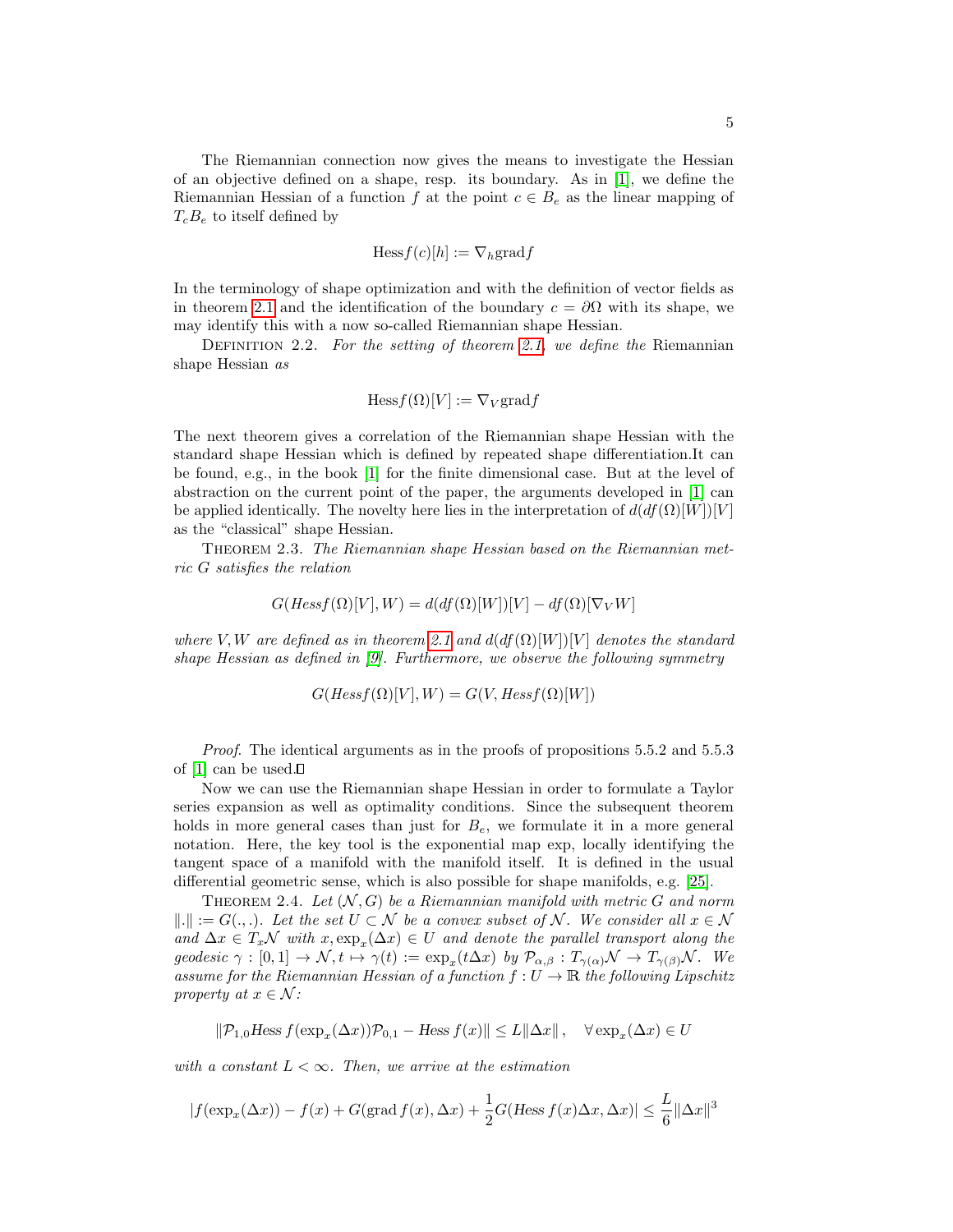*Proof.* Let us consider the mapping  $\varphi : [0,1] \ni t \mapsto f(\exp_x(t\Delta x))$ . We note that for all differentiable functions and in particular for  $\varphi$  holds true

$$
\int_{0}^{1} \int_{0}^{t} \varphi''(s) - \varphi''(0)ds dt = \varphi(1) - \varphi(0) - \varphi'(0) - \frac{1}{2}\varphi''(0)
$$

Since

$$
\varphi(1) = f(\exp_x(\Delta x)), \ \varphi(0) = f(x), \ \varphi'(0) = G(\text{grad } f(x), \Delta x)
$$

$$
\varphi''(0) = G(\text{Hess } f(x) \Delta x, \Delta x)
$$

we observe

$$
|f(\exp_x(\Delta x)) - f(x) + G(\text{grad } f(x), \Delta x) + \frac{1}{2}G(Hess f(x)\Delta x, \Delta x)|
$$
  
\n
$$
= \int_0^1 \int_0^t |\varphi''(s) - \varphi''(0)| ds dt
$$
  
\n
$$
= \int_0^1 \int_0^t |((\mathcal{P}_{s,0}Hess f(\exp_x(s\Delta x))\mathcal{P}_{0,s} - Hess f(x)) \Delta x, \Delta x)| ds dt
$$
  
\n
$$
\leq \int_0^1 \int_0^t ||\mathcal{P}_{s,0}Hess f(\exp_x(s\Delta x))\mathcal{P}_{0,s} - Hess f(x)|| ||\Delta x||^2 ds dt
$$
  
\n
$$
\leq \int_0^1 \int_0^t sL ||\Delta x||^3 ds dt = \frac{L}{6} ||\Delta x||^3
$$

Now, we can exploit the Taylor expansion of Theorem [2.4](#page-4-0) for necessary and sufficient optimality conditions

- THEOREM 2.5. Under the assumptions of Theorem [2.4](#page-4-0) we obtain:
- (a) If  $\hat{x}$  is an optimal solution, then Hess  $f(\hat{x}) \geq 0$ , i.e.  $G(Hess f(\hat{x})h, h) \geq 0$ , for all  $h \in T_{\hat{x}}\mathcal{N}$
- (b) If  $\hat{x}$  satisfies grad  $f(\hat{x}) = 0$ , and Hess  $f(\hat{x})$  is coercive, i.e.  $G(Hess f(\hat{x})h, h) \ge$  $c||h||^2$ , for all  $h \in T_x\mathcal{N}$  and for some  $c > 0$ , then  $\hat{x}$  is a local minimum, provided that Hess  $f(\hat{x})$  satisfies a Lipschitz condition as in Theorem [2.4.](#page-4-0)

*Proof.* The proof is identical with the standard proof in linear spaces.  $\square$ 

EXAMPLE 1. Now let us study a particular example, one of the simplest but nevertheless instructive shape optimization problems

$$
\min_{\Omega \subset \mathbb{R}^2} f(\Omega) := \int_{\Omega} \psi(x) dx
$$

where  $\psi : \mathbb{R}^2 \to \mathbb{R}$  is a sufficiently smooth scalar valued function. We use the vector field definitions of theorem [2.1.](#page-2-0) The shape derivative of this objective and the  ${\cal G}^A\mbox{-}\text{gradient}$  are

$$
df(\Omega)[V] = \int_{\partial\Omega} \psi \langle V, \vec{n} \rangle ds
$$
  
grad  $f(c) = \frac{\psi}{1 + A\kappa_c^2}, \qquad c = \partial\Omega$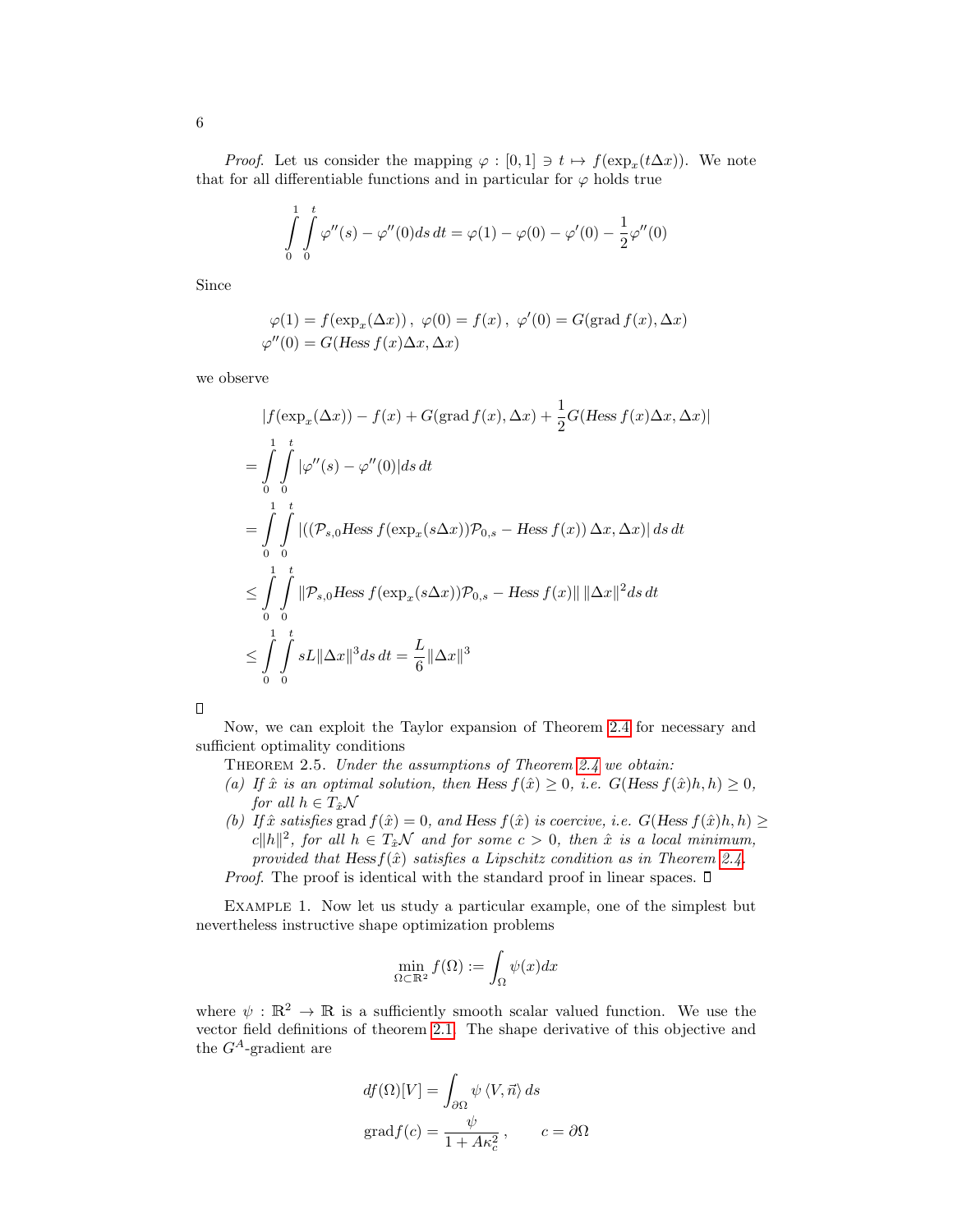With the notation of theorem [2.1,](#page-2-0) the standard shape Hessian is computed by shape differentiating the shape derivative

$$
d(df(\Omega)[W])[V] = d(\int_{\partial\Omega} \psi k ds)[h] = \int_{\partial\Omega} \frac{\partial(\psi k)}{\partial \vec{n}} h + \kappa_c \psi k h ds
$$
  
= 
$$
\int_{\partial\Omega} \frac{\partial \psi}{\partial \vec{n}} k h + \psi \frac{\partial k}{\partial \vec{n}} h + \kappa_c \psi k h ds
$$
  
= 
$$
\int_{\partial\Omega} (\frac{\partial \psi}{\partial \vec{n}} + \kappa_c \psi) \langle W, \vec{n} \rangle \langle V, \vec{n} \rangle + \psi \langle DW V, \vec{n} \rangle ds
$$

It should be noted that again  $k$  and  $h$  are the function representatives of  $W$  and  $V$ . We observe that the standard shape Hessian is not symmetric. In contrast to that, the Riemannian shape Hessian computed by application of theorem [2.3](#page-4-1) is given by

$$
G^{A}(\text{Hess}f(\Omega)[V], W) = d(df(\Omega)[W])[V] - df(\Omega)[\nabla_{V}W]
$$
  
\n
$$
= \int_{\partial\Omega} (\frac{\partial\psi}{\partial\vec{n}} + \kappa_{c}\psi) \langle W, \vec{n} \rangle \langle V, \vec{n} \rangle + \psi \langle DW V, \vec{n} \rangle ds - \int_{\partial\Omega} \psi \langle \nabla_{V}W, \vec{n} \rangle ds
$$
  
\n
$$
= \int_{\partial\Omega} (\frac{\partial\psi}{\partial\vec{n}} + \kappa_{c}\psi) \langle W, \vec{n} \rangle \langle V, \vec{n} \rangle + \psi \langle DW V, \vec{n} \rangle ds
$$
  
\n
$$
- \int_{\partial\Omega} \psi (\langle DW V, \vec{n} \rangle + \frac{\psi}{2} (\kappa_{c} + \frac{2A\kappa_{c}^{3}}{1 + A\kappa_{c}^{2}}) \langle V, \vec{n} \rangle \langle W, \vec{n} \rangle
$$
  
\n
$$
+ \psi A\kappa_{c} (\langle V, \vec{n} \rangle \langle W, \vec{n} \rangle)_{\tau\tau} ds
$$
  
\n
$$
= \int_{\partial\Omega} (\frac{\partial\psi}{\partial\vec{n}} + \frac{\kappa_{c}}{2} \psi - \frac{A\kappa_{c}^{3}}{1 + A\kappa_{c}^{2}} \psi) \langle V, \vec{n} \rangle \langle W, \vec{n} \rangle - \psi A\kappa_{c} (\langle V, \vec{n} \rangle \langle W, \vec{n} \rangle)_{\tau\tau} ds
$$
(2.5)

Now, as already abstractly shown in corollary [2.3,](#page-4-1) we observe symmetry of the Riemannian shape Hessian also in this example. We will study this example in more specific details in section [4.](#page-10-0)

<span id="page-6-0"></span>3. Convergence of Riemannian Newton Methods. Now we formulate a contraction result for Newton iterations on manifolds which is in line with linear space theorems in [\[7,](#page-13-19) [11\]](#page-13-20) for Newton-like methods

<span id="page-6-3"></span><span id="page-6-2"></span>
$$
x^{k+1} = x^k - M_k F(x^k)
$$
\n(3.1)

where  $M_k$  is an approximation of the inverse of the derivative of the function  $F$ , which defines a root finding problem  $F(x) = 0$ . We prove convergence properties for Newton-like methods on Riemannian manifolds, but have always in mind that in this paper we want to solve a particular root finding problem for the gradient of an objective functional. Thus, every time the Jacobian is mentioned, we can think it as the Jacobian of the gradient and thus the Hessian of an objective on a Riemannian manifold.

<span id="page-6-1"></span>THEOREM 3.1. We consider a complete Riemannian Manifold  $(N, G)$  with norm  $\Vert . \Vert := G(.,.)$  on the tangential bundle TN. The set  $D \subset \mathcal{N}$  is assumed to be simply connected and open. We are seeking a singular point of the twice differentiable vector field  $F : \mathcal{N} \to \mathcal{TN}$  by employing a Newton method on manifolds. The symbol J denotes the covariant derivative of F such that  $J(x)v := \nabla_v F_x$ . Furthermore, we assume that for all points  $x, y \in D$  with  $y = \exp_x(\Delta x), \Delta x :=$  $-M(x)F(x)$  and  $M(x) \in \text{End}(T_x\mathcal{N})$  and invertible and all  $t \in [0,1]$ , the following Lipschitz conditions are satisfied along the geodesic  $\gamma : [0,1] \to \mathcal{N}, t \mapsto \gamma(t) :=$  $\exp_x(-tM(x)F(x))$  with parallel transport  $\mathcal{P}_{\alpha,\beta}:T_{\gamma(\alpha)}\mathcal{N}\to T_{\gamma(\beta)}\mathcal{N}$ .

(1) There exists  $\omega < \infty$  with

$$
||M(y)(\mathcal{P}_{t,1}J(\gamma(t))\mathcal{P}_{0,t} - \mathcal{P}_{0,1}J(x))\Delta x)|| \leq \omega t ||\Delta x||^2
$$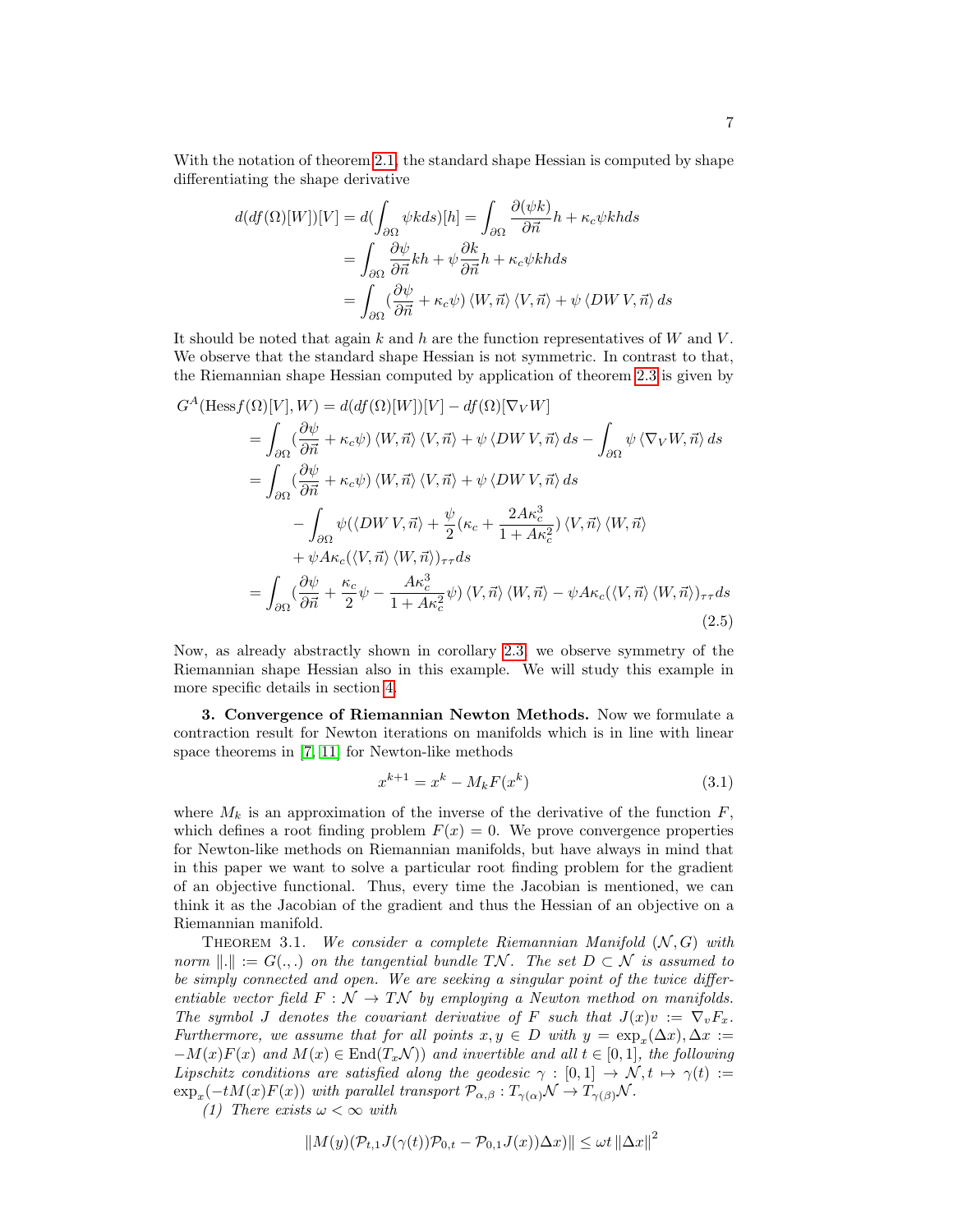(2) There is a constant upper limit  $\kappa < 1$  for the function  $\tilde{\kappa}(x)$  in

$$
||M(y)\mathcal{P}_{0,1}(F(x) + J(x)\Delta x)|| =: \tilde{\kappa}(x) ||\Delta x||
$$

with  $\tilde{\kappa}(x) \leq \kappa$ .

If  $x_0$  satisfies  $\delta_0 < 1$ , where  $\delta_k := \kappa + \frac{\omega}{2} ||M(x_k)F(x_k)||$ ,  $k = 0, 1, \ldots$ , then follows

- (1) The iteration  $x_{k+1} := \exp_{x_k}(-M(x_k)F(x_k))$  is well defined and stays in  $D_0 := \{x \in D \mid d(x, x_0) \leq ||M(x_0)F(x_0)|| / (1 - \delta_0) \}.$ 
	- (2) There exists  $\hat{x} \in D_0$  with  $\lim_{k \to \infty} x^k = \hat{x}$  in the sense that  $\lim_{k \to \infty} d_G(x^k, \hat{x}) = 0$ , where  $d_G$  is the geodesic distance.
	- (3) There holds the a priori estimation

$$
d_G(x^k, \hat{x}) \le \frac{\delta_k}{1 - \delta_k} \left\| \Delta x_k \right\| \le \frac{\delta_0^k}{1 - \delta_0} \left\| \Delta x_k \right\|
$$

where  $\Delta x_k := -M(x^k)F(x^k)$ .

(4) There yields the contraction property

$$
\|\Delta x_{k+1}\| \le \delta_k \|\Delta x_k\| = (\kappa + \frac{\omega}{2} \|\delta x_k\|) \|\Delta x_k\|
$$

(5) If the mapping  $x \mapsto M(x)$  is continuous and  $M(\hat{x})$  is nonsingular, then  $\hat{x}$ is not only a fixed point but rather a root of the equation  $F(x) = 0$ .

Proof. The proof follows the standard lines—now in manifold notation. First, we note the manifold variant of the fundamental theorem of calculus along the geodesic  $\gamma$  for any  $C^1$  vector field X (cf. [\[16\]](#page-13-21)):

$$
X(\gamma(t)) = \mathcal{P}_{0,t} X(\gamma(0) + \int_{0}^{t} \mathcal{P}_{s,t} \nabla_{\dot{\gamma}(s)} X(\gamma(s)) ds = \mathcal{P}_{0,t} X(\gamma(0) + \int_{0}^{t} \mathcal{P}_{s,t} DX(\gamma(s)) \dot{\gamma}(s) ds
$$

and have in mind that obviously  $\dot{\gamma}(s) = \mathcal{P}_{0,s} \Delta x^k$ . We show the contraction property and use the abbreviation  $R(x^k) := F(x^k) - J(x^k)M(x^k)F(x^k)$ 

$$
\|\Delta x^{k+1}\| = \|M(x^{k+1})F(x^{k+1})\| \n= \|M(x^{k+1})\mathcal{P}_{0,1}R(x^k) + M(x^{k+1})[F(x^{k+1}) - \mathcal{P}_{0,1}R(x^k)]\| \n\le \kappa \|\Delta x^k\| + \left\|M(x^{k+1})\int_0^1 \mathcal{P}_{t,1}J(\gamma(t))\mathcal{P}_{0,t}\Delta x^k - \mathcal{P}_{0,1}J(x^k)\Delta x^k dt\right\| \n\le \kappa \|\Delta x^k\| + \int_0^1 \|M(x^{k+1})(\mathcal{P}_{t,1}J(\gamma(t))\mathcal{P}_{0,t} - \mathcal{P}_{0,1}J(x^k))\Delta x^k\| dt \n\le \kappa \|\Delta x^k\| + \int_0^1 t\omega \|\Delta x^k\|^2 dt = \kappa \|\Delta x^k\| + \frac{\omega}{2} \|\Delta x^k\|^2 = \delta_k \|\Delta x^k\|
$$

Now we conclude inductively that  $\delta_k < 1$  for all k and thus the series  $\{\delta_k\}_{k=0}^{\infty}$  and  $\{\|\Delta x_k\|\}_{k=0}^{\infty}$  are montonically decreasing. Now, we show that the series  $\{x_k\}_{k=0}^{\infty}$ stays in  $D_0$ . We use the triangle inequality which holds because of the metric properties of the Riemannian metric.

$$
d_G(x^k, x^0) = d_G(\exp(\Delta x_{k-1}) \circ \dots \circ \exp(\Delta x_1) \circ \exp_{x_0}(\Delta x_0), x_0)
$$
\n(3.2)

<span id="page-7-1"></span><span id="page-7-0"></span>
$$
\leq \sum_{j=1}^{k-1} \left\| \Delta x^j \right\| \leq \sum_{j=1}^{k-1} \delta_0^j \left\| \Delta x^0 \right\| \leq \frac{\left\| \Delta x_0 \right\|}{1 - \delta_0} \qquad \text{(geometric series)} \tag{3.3}
$$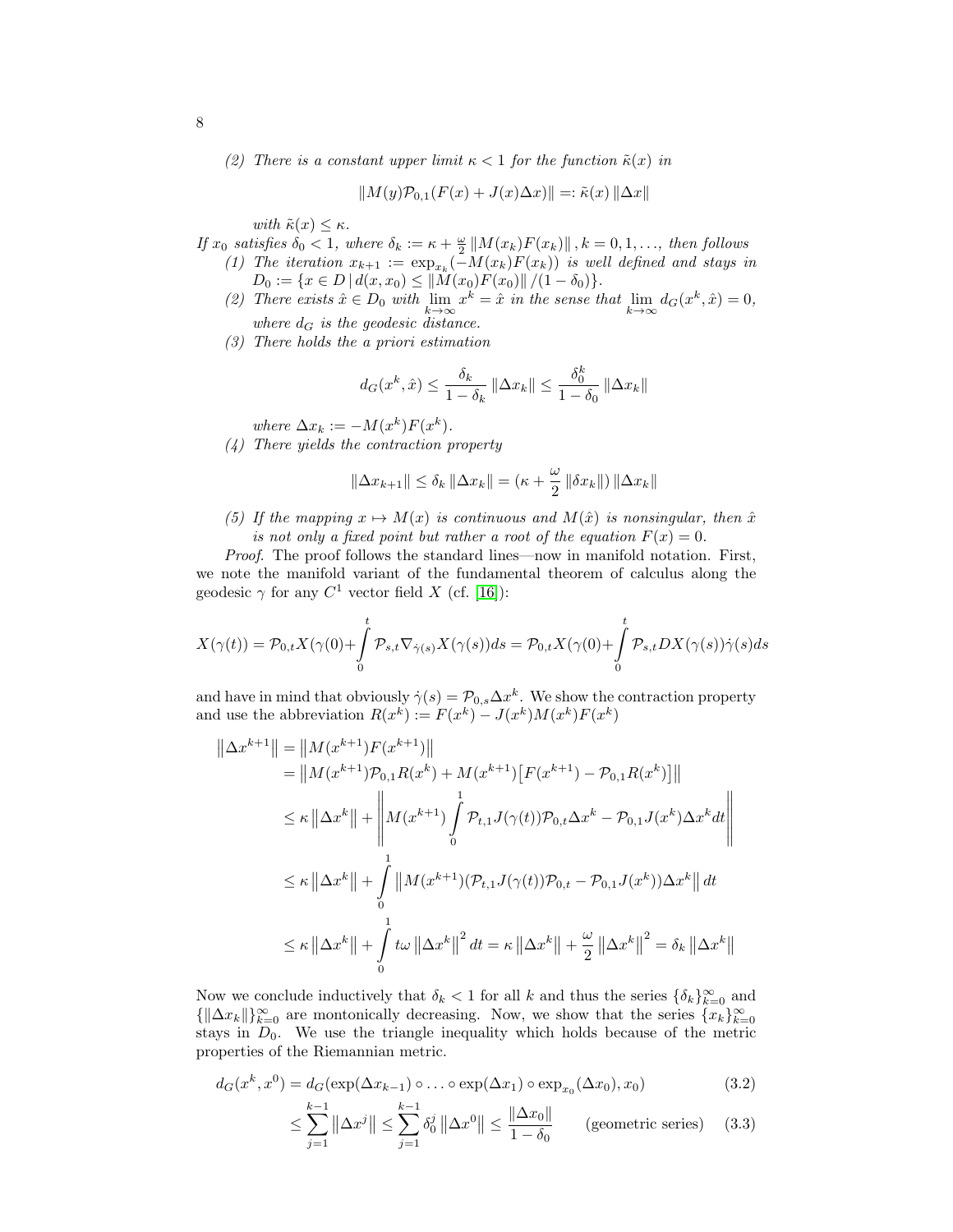Analogously, we show the Cauchy property of the series  ${x_k}_{k=0}^{\infty}$ .

$$
d_G(x^m, x^n) = d(\exp(\Delta x_{m-1}) \circ \dots \circ \exp(\Delta x_{n+1}) \circ \exp_{x_n}(\Delta x_n), x_n)
$$
(3.4)  

$$
m-1 \qquad m-1
$$

$$
\leq \sum_{k=n}^{m-1} \left\| \Delta x^k \right\| \leq \sum_{k=n}^{m-1} \delta_n^k \left\| \Delta x^n \right\| \leq \sum_{k=n}^{m-1} \delta_0^k \left\| \Delta x^0 \right\| \tag{3.5}
$$

$$
\leq \varepsilon \text{ for any } \varepsilon > 0, \text{ if } n, m \to \infty \tag{3.6}
$$

The a priori estimation is yet another application of the triangle inequality. Now, if  $M(.)$  is continuous and  $x^k \to \hat{x}$ , we pass the defining equation

<span id="page-8-3"></span><span id="page-8-2"></span><span id="page-8-0"></span>
$$
x_{k+1} := \exp_{x_k}(-M(x_k)F(x_k))
$$

to the limit, having in mind that  $\exp$  is continuous and  $\exp_y(z) = y$  implies  $z = 0$ for any y. Thus, we observe that  $M(\hat{x})F(\hat{x})=0$ . Finally, if  $M(\hat{x})$  is nonsingular, we conclude that  $F(\hat{x}) = 0$  $\Box$ 

Now, we proof quadratic convergence for the exact Newton method–again completely parallel to the discussions in [\[7,](#page-13-19) [11\]](#page-13-20).

COROLLARY 3.2. Together with the assumptions of theorem [3.1,](#page-6-1) we choose  $M(x) = J(x)^{-1}$ , thus defining the exact Newton method on manifolds. The resulting iteration converges locally quadratically, i.e., there is a  $\tilde{k} \in \mathbb{N}$  and a  $C < \infty$  such that

$$
d_G(x^{k+1}, \hat{x}) \le C d_G(x^k, \hat{x})^2, \quad \forall k \ge \tilde{k}
$$

where  $d_G$  denotes again the geodesic distance.

*Proof.* Because of the choice  $M(x) = J(x)^{-1}$ , we observe for  $\kappa$  in theorem [3.1](#page-6-1) from

$$
||M(y)\mathcal{P}_{0,1}(F(x) + J(x)\Delta x)|| = ||M(y)\mathcal{P}_{0,1}(F(x) - J(x)J(x)^{-1}F(x))|| = 0
$$

And thus  $\kappa = 0$ . Since  $\{\delta_k\}_{k=0}^{\infty}$  is monotonically decreasing to zero, there is  $\tilde{k}$  such that  $\delta_k = \frac{\omega}{2} \left\| \Delta x^k \right\| \le \frac{1}{4}$  for all  $k \ge \tilde{k}$ , which implies also  $\delta_k/(1 - \delta_k) \le 1/3$  for all  $k \geq k$ . From the fact that the exponential function is an isometry and from the a priori estimation in theorem [3.1,](#page-6-1) we observe

$$
\|\Delta x^{k}\| = d_{G}(x^{k+1}, x^{k}) \le d_{G}(x^{k+1}, \hat{x}) + d_{G}(x^{k}, \hat{x}) \le \frac{\delta_{k}}{1 - \delta_{k}} \|\Delta x^{k}\| + d_{G}(x^{k}, \hat{x})
$$
  

$$
\le \frac{1}{3} \|\Delta x^{k}\| + d_{G}(x^{k}, \hat{x})
$$

and therefore  $\left\|\Delta x^k\right\| \leq \frac{3}{2}d(x^k, \hat{x})$ . Now, we use again the a priori estimation

$$
d_G(x^{k+1}, \hat{x}) \le \frac{\delta_{k+1}}{1 - \delta_{k+1}} \left\| \Delta x_{k+1} \right\| \le \frac{4}{3} \frac{\omega}{2} \left\| \Delta x^k \right\|^2 \le \frac{3}{2} \omega d_G(x^k, \hat{x})^2
$$

 $\Box$ 

In shape optimization, it is very rare that one can get hold of  $J(x^k)$  (i.e., the Hessian of an objective) away from the optimal solution. However, in many cases, expressions can be derived, which deliver the exact Hessian, if evaluated at the solution. That means that often the situation occurs that an approximation  $M_k^{-1}$ <br>of  $J(x^k)$  is available with the property  $M_k^{-1} \to J(\hat{x}), k \to \infty$ . We show local superlinear convergence in those cases.

COROLLARY 3.3. Together with the assumptions of theorem [3.1,](#page-6-1) we choose  $M_k := M(x^k)$  such that

<span id="page-8-1"></span>
$$
\frac{\left\|\left[M_k^{-1}-J(x^k)\right]\!\Delta x^k\right\|}{\|\Delta x^k\|}\to 0,\quad k\to\infty
$$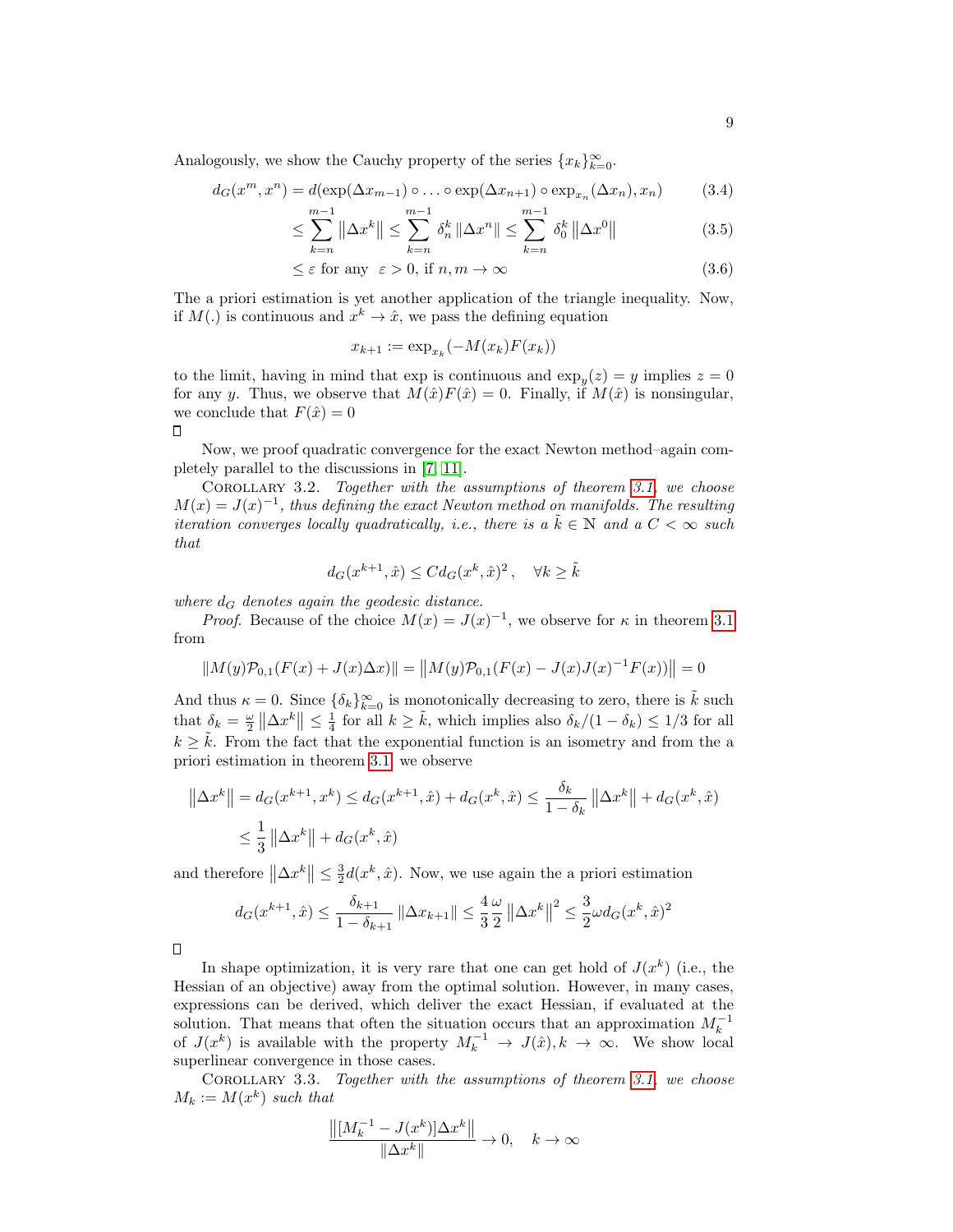If there is a constant  $C < \infty$  such that the approximation  $M_k$  is uniformly bounded,  $||M_k|| \leq C, \forall k$ , then the resulting Newton-like iteration [\(3.1\)](#page-6-2) converges locally superlinearly.

*Proof.* We observe for  $\kappa_k := \kappa(x^k)$  in theorem [3.1](#page-6-1)

$$
\kappa_k = \frac{\|M_{k+1}\mathcal{P}_{0,1}(F(x^k) + J(x^k)\Delta x^k)\|}{\|\Delta x^k\|} = \frac{\|M_{k+1}\mathcal{P}_{0,1}(M_k^{-1} + J(x^k))\Delta x)\|}{\|\Delta x^k\|}
$$
  

$$
\leq \frac{\|M_{k+1}\| \|\mathcal{P}_{0,1}(M_k^{-1} + J(x^k))\Delta x)\|}{\|\Delta x^k\|} \to 0
$$

We use again the apriori estimation in an analogous fashion as in the proof of corollary [3.2](#page-8-0) to obtain

$$
d_G(x^{k+1}, \hat{x}) \le \frac{\delta_{k+1}}{1 - \delta_{k+1}} \frac{1 - 2\delta_k}{1 - \delta_k} d_G(x^{k+1}, \hat{x}) \le \frac{1 - 2\delta_k}{(1 - \delta_k)^2} \delta_k d_G(x^{k+1}, \hat{x})
$$

Since  $0 \leq \delta_k^2$ , we observe that  $(1 - 2\delta_k)/(1 - \delta_k)^2 \leq 1$  which gives

$$
d_G(x^{k+1}, \hat{x}) \le \delta_k d_G(x^k, \hat{x})
$$
 with  $\delta_k \to 0$ ,  $k \to \infty$ 

 $\Box$ 

Remarks:

- If we can assume that the quality of the Hessian approximation satisfies even  $||M_k^{-1} + J(x^k)|| \leq C ||\Delta x^k||$  then we observe also quadratic convergence as an immediate consequence of an obvious refinement of the proof of corollary [3.3.](#page-8-1)
- Note that the condition in corollary [3.3](#page-8-1) is similar to the Dennis-Moré condition [\[10,](#page-13-22) [8\]](#page-13-23), which is also applicable for quasi-Newton update techniques on Riemannian manifolds [\[28,](#page-14-7) [17\]](#page-13-24).

The application of the exponential mapping within the Newton method is an expensive operation. It is recommendable to replace this step by a so-called retrac-tion mapping [\[1,](#page-13-13) [37,](#page-14-9) [28\]](#page-14-7), i.e., a smooth mapping  $r_x : T_xB_e \to B_e$  with the following properties:

a)  $r_x(0) = x$ 

b)  $Dr_x(0) = id_{T_xB_e}$  (local rigidity condition [\[1\]](#page-13-13))

with the canonical identification  $T_0 T_x B_e \cong T_x B_e$ . Properties a) and b) are also satisfied by the exponential mapping. An example of this kind of mapping is the following mapping that we will use in our implementation of Newton optimization methods on  $B_e$ :

$$
r_x: T_x B_e \to B_e
$$
  
\n
$$
\eta \mapsto \begin{pmatrix} x + \eta: & S^1 \to \mathbb{R}^2 \\ \theta \mapsto x(\theta) + \eta(\theta) \end{pmatrix}
$$

The implementation of the retraction  $r_x$  defined above is much simpler than the implementation of the exponential map. However, one should keep in mind that this retraction may leave  $B_e$  if  $\eta$  is not small enough, as intersections and kinks may appear in the shape.

Now, the Newton method for optimization is generalized to

<span id="page-9-0"></span>
$$
x^{k+1} = r_{x^k}(-M_k F(x^k))
$$
\n(3.7)

where the special case  $r_x = \exp_x$  considered above falls also into this class of iterations. Since any retraction is a smooth mapping and because of the local rigidity, we observe that

$$
d_G(x, r_x(\eta)) = d_G(x, \exp_x(\eta)) + cd_G(x, \exp_x(\eta))^2
$$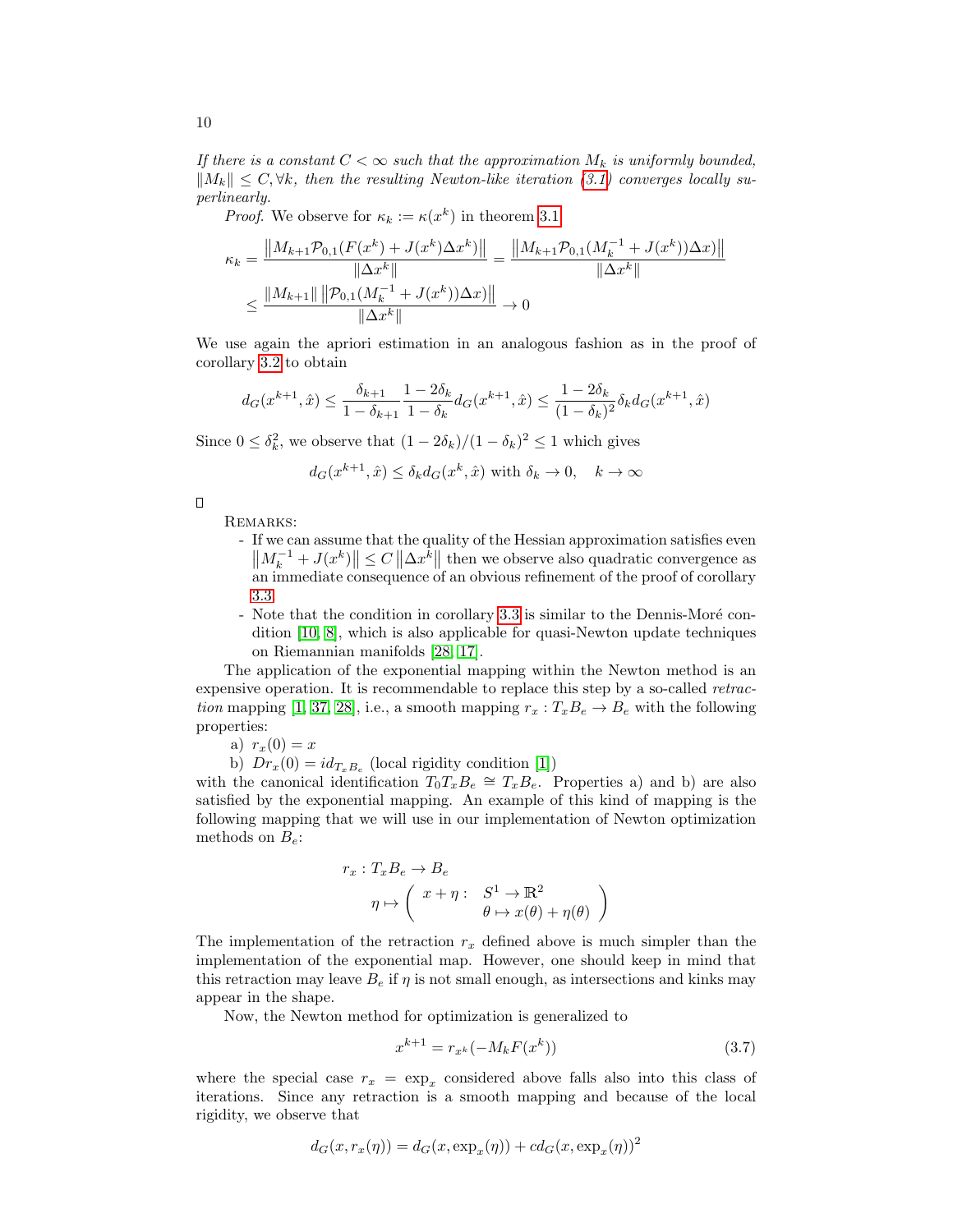for some constant c and for small enough tangential vectors  $\eta$ . Plugging this into the estimations [\(3.2,](#page-7-0) [3.3\)](#page-7-1) and [\(3.4,](#page-8-2) [3.5\)](#page-8-3), we conclude that locally linear, superlinear and quadratic convergence properties are not changed by using more general retractions rather than the special case of the exponential map, as has been similarly observed in  $[1]$ .

<span id="page-10-0"></span>4. Numerical Experiments. Here, we study the linear and quadratic convergence properties of standard optimization algorithms applied to an example for shape optimization in  $\mathbb{R}^2$  which is as simple as possible, but nevertheless reveals structures reflecting the discussion of this paper. We consider the following problem:

<span id="page-10-2"></span>
$$
\min_{\Omega} f(\Omega) = \int_{\Omega} x_1^2 + \mu^2 x_2^2 - 1 dx, \qquad \mu \ge 1
$$
\n(4.1)

Thus, we carry on example 1 above with specifically  $\psi(x) = x_1^2 + \mu^2 x_2^2 - 1$ . At first glance, the reader might be misled by the apparent familiarity of the problem structure. It resembles a quadratic optimization problem, whose solution is expected at the point  $(0, 0)$  or maybe the empty set. The objective value of both (zero and the empty set) is zero and, as we see below, the optimal objective value is strictly less than zero. The rationale for finding the optimal solution is to find a shape, where the shape derivative is zero, i.e., where the integrand above is zero. This is the shape  $\hat{\Omega}$  with boundary

<span id="page-10-1"></span>
$$
\partial \hat{\Omega} = \{ x \in \mathbb{R}^2 \mid x_1^2 + \mu^2 x_2^2 = 1 \}
$$

where  $\psi(x) = 0$  in example 1 above and therefore, all terms related to  $\psi$  in [\(2.5\)](#page-6-3) vanish. We observe that the Riemannian shape Hessian at this solution is a multiplication operator

$$
Hess f(\hat{\Omega})V = \nu \cdot V \tag{4.2}
$$

$$
\nu(s) = 2(s_1 n_1(s) + \mu^2 s_2 n_2(s)) = 2\sqrt{s_1^2 + \mu^4 s_2^2} \in [2, 2\mu], s \in \partial \hat{\Omega} \qquad (4.3)
$$

where  $(n_1(s), n_2(s))$  denotes the unit normal at  $s \in \partial \hat{\Omega}$ . Therefore, the Hessian is coercive and thus the solution is locally unique. Furthermore, we observe for an exact Newton method  $\kappa = 0$  in theorem [3.1](#page-6-1) and also  $\omega = \max\{2/\nu(s) | s \in \partial\Omega\}$  at the solution. Together with obvious smoothness properties, we can apply theorem [3.1](#page-6-1) and expect quadratic convergence. By exact Newton method, we mean here the iteration [\(3.7\)](#page-9-0) with  $M_k$  replaced by the exact Hessian [\(4.2\)](#page-10-1). This is the method that we use in the comparisons below.

The distance of a shape iterate  $\Omega^k$  to the optimal shape  $\hat{\Omega}$  should be measured by the length of a connecting geodesic. However, in order to reduce the numerical effort, we exploit the fact that a connecting geodesic is also the result of an exponential map, which on the other hand is an isometry. Thus, we use for shapes close enough to the optimal solution such that  $\Omega^k = \hat{\Omega} + h$  with  $h = \alpha \vec{n}|_{\partial \hat{\Omega}}$  as second order accurate substitute for the geodesic distance the measure

<span id="page-10-3"></span>
$$
\tilde{d}(\Omega^k, \hat{\Omega}) = \int_{\partial \hat{\Omega}} |\alpha| ds \tag{4.4}
$$

i.e., just the absolute value of the area between the iterates and the optimal shape.

Because of the simplicity of the objective [\(4.1\)](#page-10-2), the integrations for the evaluations of the objective can be performed in the form of integration along the shape boundary in polar coordinates which can be evaluated by usage of the trapezoidal rule for a piecewise linear boundary discretization in the following way. We define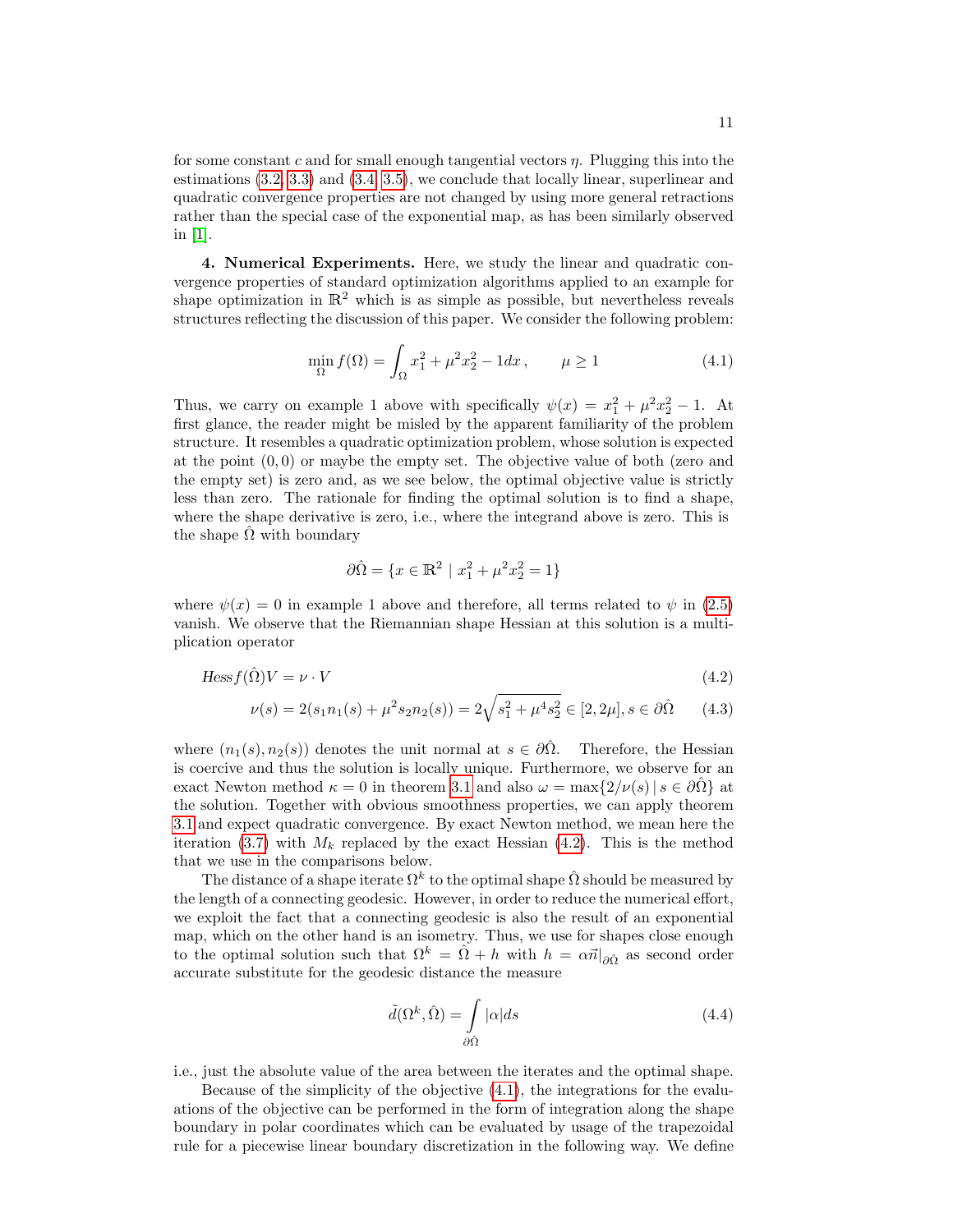the transformed domain  $\Omega^{\mu} := \begin{bmatrix} 1 & 0 \\ 0 & \cdots \end{bmatrix}$  $0 \mu$  $\left[\Omega$  with boundary  $c^{\mu} := \partial \left[\begin{array}{cc} 1 & 0 \\ 0 & \cdots \end{array}\right]\right]$  $0 \mu$  $\big]$  Ω and resulting change of variables  $y := \begin{bmatrix} 1 & 0 \\ 0 & \cdots \end{bmatrix}$  $0 \mu$  $\int_{0}^{-1} x$ . Then, we compute

$$
\int_{\Omega} x_1^2 + \mu^2 x_2^2 - 1 dx = \frac{1}{\mu} \int_{\Omega^{\mu}} y_1^2 + y_2^2 - 1 dx = \frac{1}{\mu} \int_{S^1} \int_0^{\|c^{\mu}(\theta)\|} (r^2 - 1) r dr d\theta
$$

$$
= \frac{1}{\mu} \int_0^{2\pi} \int_0^{\|c^{\mu}(\theta)\|} r^3 - r dr d\theta = \frac{1}{\mu} \int_0^{2\pi} \frac{\|c^{\mu}(\theta)\|^4}{4} - \frac{\|c^{\mu}(\theta)\|^2}{2} d\theta
$$

$$
\approx \frac{1}{2\mu} \sum_{i=1}^N (\text{atan2}(c_{i+1}^{\mu}) - \text{atan2}(c_i^{\mu})) \left( \frac{\|c_{i+1}^{\mu}(\theta)\|^4 + \|c_i^{\mu}(\theta)\|^4}{4} - \frac{\|c_{i+1}^{\mu}(\theta)\|^2 + \|c_i^{\mu}(\theta)\|^2}{2} \right)
$$

In the last line, the curve  $c^{\mu}$  is approximated by a periodic polygon with nodes  $c_i^{\mu} \in \mathbb{R}^2$ ,  $i = 1, \ldots N+1$ , and  $c_{N+1}^{\mu} = c_1^{\mu}$ . Furthermore, the function atan2:  $\mathbb{R}^2 \to (-\pi, \pi]$  means the standard inverse tangent function with two arguments as provided by many programming languages (C, C++, FORTRAN, Python,..).

Similarly, in the line of [\(4.4\)](#page-10-3), first order approximations of the distance of curves to the optimal solution, which differ only by a small amount are computed by

$$
\bar{d}(\Omega^k, \hat{\Omega}) = \int_{\partial \hat{\Omega}} \mid ||c(s)|| - ||\hat{c}(s)|| \mid ds = \frac{1}{\mu} \int_{S^1} \mid ||c^{\mu}(s)|| - 1| \, d\theta
$$
\n
$$
\approx \frac{1}{2\mu} \sum_{i=1}^N (\text{atan2}(c_{i+1}^{\mu}) - \text{atan2}(c_i^{\mu})) \left( \mid ||c_{i+1}^{\mu}|| - 1| + ||c_i^{\mu}|| - 1| \right)
$$

where we exploit, that the boundary curve of the optimal solution is  $\partial \hat{\Omega} = \begin{bmatrix} 1 & 0 \\ 0 & 0 \end{bmatrix}$  $0$   $\mu$  $\Big] S^1.$ 

Furthermore, the tangential (and thus the unit normal) vector field for the iterates is computed by central differences.

The first idea for setting  $\mu$  in the numerical experiments is  $\mu = 1$ . However, then  $Hess f(\hat{\Omega}) = 2 \cdot id_{T_{\hat{\partial}} \hat{\Omega}}$  which means that the method of steepest descent with exact line search can exactly mimic the behaviour of the Newton method—including quadratic convergence. However, we want to experience the difference between steepest descent methods and Newton's method in this example. Therefore, we choose  $\mu = 2$  for performing the computations. The initial shape is defined by its boundary  $\partial \Omega^0 := c^0$  as

$$
c^{0}(s) = \frac{1}{2} \begin{pmatrix} \cos(s) - 0.15|1 - \sin(2s)|\cos(s) \\ \sin(s) - 0.15|1 - \cos(2s)|\cos(s) \end{pmatrix}, \quad s \in [0, 2\pi]
$$

just to be somewhat more interesting than a simple circle. We use a piecewise linear approximation with 100 equidistant pieces in  $[0, 2\pi]$ . Table [4.1](#page-12-0) shows the performance of the shape steepest descent method versus the shape Newton method with exact line search, where we use  $A = 0$  in the definition of  $G<sup>A</sup>$  similarly as in [\[23\]](#page-13-25). As in [23], the potential pathologies of the case  $A = 0$  are numerically not felt, because the unavoidably finite discretization acts in a regularizing manner .The iterations are stopped at a distance of less than 10<sup>−</sup><sup>7</sup> to the solution. For the steepest descent method, we observe linear convergence with a factor of approximately 0.3, while for the Newton method we see clear quadratic convergence. Figure [4](#page-12-0) shows the various shape boundaries during the respective iterations.

5. Conclusions. In this paper, a novel point of view on shape optimization is presented—the Riemannian point of view. The Riemannian shape Hessian is introduced which can serve as a much more useful notion of second shape derivative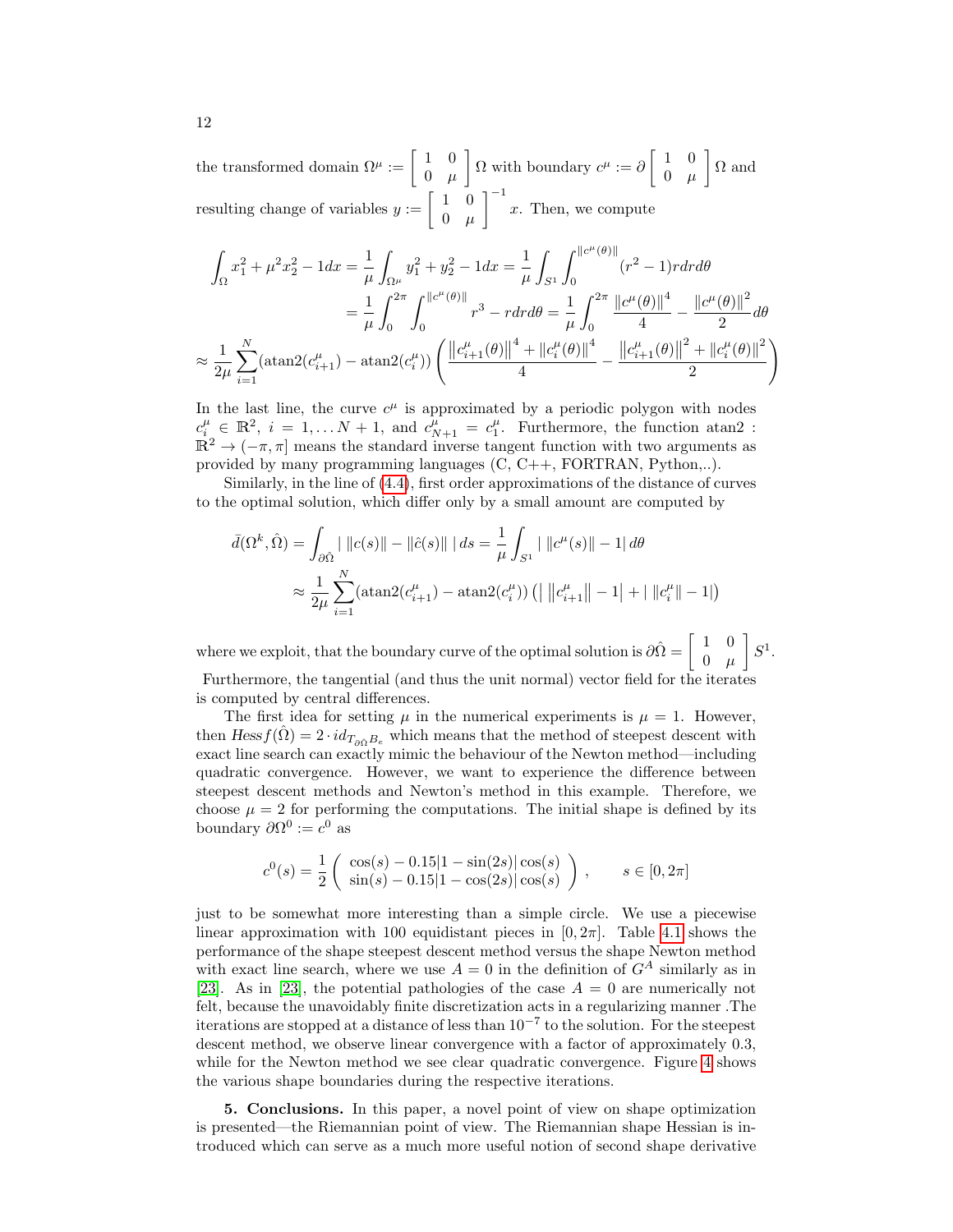<span id="page-12-0"></span>TABLE  $4.1$ Performance of shape algorithms: steepest descent (indices SD) versus exact Newton (indices  $NM$ ),  $\alpha$  denotes the line search parameter chosen by an exact line search applied to the objective.

| It.-No.        | $f(\Omega_{SD}^{k})$ | $\bar{d}(\Omega_{SD}^k, \hat{\Omega})$ | $\alpha_{SD}$ | $f(\Omega^k_{NM})$ | $\bar{d}(\Omega^{k}_{NM},\hat{\Omega})$ | $\alpha_{NM}$ |
|----------------|----------------------|----------------------------------------|---------------|--------------------|-----------------------------------------|---------------|
| $\theta$       | $-0.5571$            | $0.9222E + 00$                         | 0.50          | $-0.5571$          | $0.9222E+00$                            | 0.63          |
| 1              | $-0.7630$            | $0.2137E + 00$                         | 0.32          | $-0.7775$          | $0.1382E + 00$                          | 0.98          |
| $\overline{2}$ | $-0.7830$            | $0.6174E-01$                           | 0.36          | $-0.7854$          | $0.3571E-02$                            | 1.00          |
| 3              | $-0.7852$            | $0.1730E-01$                           | 0.33          | $-0.7854$          | 0.8187E-05                              | 1.00          |
| 4              | $-0.7854$            | 0.4888E-02                             | 0.34          | $-0.7854$          | $0.1736E-09$                            |               |
| 5              | $-0.7854$            | 0.1448E-02                             | 0.34          |                    |                                         |               |
| 6              | $-0.7854$            | $0.4404E-03$                           | 0.33          |                    |                                         |               |
| 7              | $-0.7854$            | $0.1300E-03$                           | 0.34          |                    |                                         |               |
| 8              | $-0.7854$            | $0.4065E-04$                           | 0.33          |                    |                                         |               |
| 9              | $-0.7854$            | $0.1228E-04$                           | 0.34          |                    |                                         |               |
| 10             | $-0.7854$            | $0.3909E-05$                           | 0.33          |                    |                                         |               |
| 11             | $-0.7854$            | $0.1198E-05$                           | 0.35          |                    |                                         |               |
| 12             | $-0.7854$            | $0.4026E-06$                           | 0.32          |                    |                                         |               |
| 13             | $-0.7854$            | $0.1171E-06$                           | 0.33          |                    |                                         |               |
| 14             | $-0.7854$            | $0.3650E-07$                           | 0.25          |                    |                                         |               |
| 15             | $-0.7854$            | 0.8370E-08                             | 0.31          |                    |                                         |               |
| 16             | $-0.7854$            | $0.3041E-08$                           |               |                    |                                         |               |



Fig. 4.1. Visualization of the shape iterates for the steepest descent (left) and for Newton's method (right) from initial (blue) to solution (red) shape.

than the classical so-called shape Hessian. With this term, classical optimization results, known in linear spaces, can be formulated and proved in the area of shape optimization. Newton optimization methods for shape optimization are analyzed. A new model problem for shape optimization is introduced which mimics the properties of a standard  $L^2$ -quadratic model problem in linear spaces—in so far as the Riemannian Hessian is just a multiplicative operator.

Several aspects are now open for further research: This paper only deals with  $C^{\infty}$ -boundaries of 2D shapes. Of course, for practical purposes, this is not enough. The regularity has to be reduced, one has to go from dimension 2 to 3 and one has to treat shapes which are just part of submanifolds of  $\mathbb{R}^3$ , rather than whole embeddings of the unit sphere. Furthermore, the implications for practical shape optimization have to be analyzed. This will all be covered in subsequent papers.

Acknowledgment. The author is very grateful for the hint of Oliver Roth (University of Würzburg, Germany) to the publication [\[34\]](#page-14-10), where the whole endeavor of this paper began. Furthermore, I would like to thank three anonymous referees, who have helped to polish the paper significantly.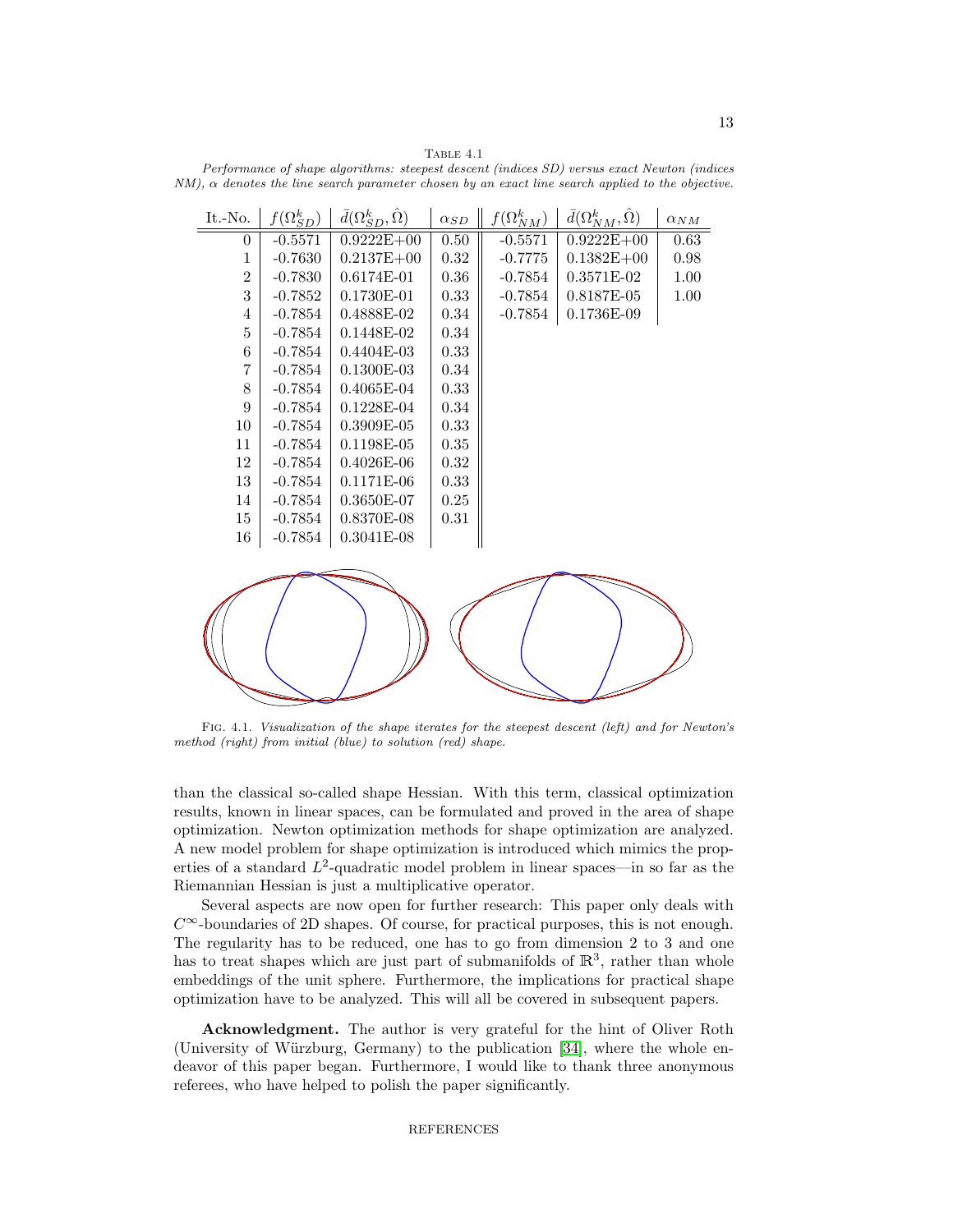- <span id="page-13-13"></span>[1] P.-A. Absil, R. Mahony, and R. Sepulchre. Optimization Algorithms on Matrix Manifolds. Princeton University Press, 2008.
- <span id="page-13-0"></span>[2] E. Arian. Analysis of the Hessian for aeroelastic optimization. Technical Report 95-84, Institute for Computer Applications in Science and Engineering (ICASE), 1995.
- <span id="page-13-1"></span>[3] E. Arian and S. Ta'asan. Analysis of the Hessian for aerodynamic optimization: Inviscid flow. Technical Report 96-28, Institute for Computer Applications in Science and Engineering (ICASE), 1996.
- <span id="page-13-2"></span>[4] E. Arian and V. N. Vatsa. A preconditioning method for shape optimization governed by the Euler equations. Technical Report 98-14, Institute for Computer Applications in Science and Engineering (ICASE), 1998.
- <span id="page-13-18"></span>[5] M. Bauer, P. Harms, and P.W. Michor. Sobolev metrics on shape space ii: Weighted sobolev metrics and almost local metrics. [arXiv:1109.0404.](http://arxiv.org/abs/1109.0404), 2011.
- <span id="page-13-17"></span>[6] M. Bauer, P. Harms, and P.W. Michor. Sobolev metrics on shape space of surfaces. Journal of Geometric Mechanics, 3(4):389–438, 2011.
- <span id="page-13-19"></span>[7] H.G. Bock. Randwertproblemmethoden zur Parameteridentifizierung in Systemen nichtlinearer Differentialgleichungen. Bonner Mathematische Schriften 183, Bonn, 1987.
- <span id="page-13-23"></span>[8] R.H. Byrd and J. Nocedal. A tool for the analysis of quasi-Newton methods with application to unconstrained minimization. SIAM Journal on Numerical Analysis, 26(3):727–739, 1989.
- <span id="page-13-5"></span>[9] M. C. Delfour and J.-P. Zolésio. Shapes and Geometries: Analysis, Differential Calculus, and Optimization. Advances in Design and Control. SIAM Philadelphia, 2001.
- <span id="page-13-22"></span>[10] J.E. Dennis and J.J. Moré. A characterization of superlinear convergence and its application to quasi-Newton methods. Math. Comp., 28:549–560, 1974.
- <span id="page-13-20"></span>[11] P. Deuflhard. Newton Methods for Nonlinear Problems, Affine Invariance and Adaptive Algorithms. Number 35 in Springer Series in Computational Mathematics. Springer Berlin, Heidelberg, 2004.
- <span id="page-13-7"></span>[12] K. Eppler. Second derivatives and sufficient optimality conditions for shape functionals. Control and Cybernetics, 29:485–512, 2000.
- <span id="page-13-6"></span>[13] K. Eppler and H. Harbrecht. A regularized newton method in electrical impedance tomography using shape Hessian information. Control and Cybernetics, 34(1):203–225, 2005.
- <span id="page-13-8"></span>[14] K. Eppler and H. Harbrecht. Shape optimization for free boundary problems – analysis and numerics. In G. Leugering, S. Engell, A. Griewank, M. Hinze, R. Rannacher, V. Schulz, M. Ulbrich, and S. Ulbrich, editors, Constrained Optimization and Optimal Control for Partial Differential Equations, volume 160 of International Series of Numerical Mathematics, pages 277–288. Birkhäuser Basel, Boston, Stuttgart, 2012.
- <span id="page-13-3"></span>[15] K. Eppler, S. Schmidt, V. Schulz, and C. Ilic. Preconditioning the pressure tracking in fluid dynamics by shape Hessian information. Journal of Optimization Theory and Applications, 141(3):513–531, 2009.
- <span id="page-13-21"></span>[16] O.P. Ferreira and B.F. Svaiter. Kantorovich's theorem on Newton's method in Riemannian manifolds. Journal of Complexity, 18(1):304–329, 2002.
- <span id="page-13-24"></span>[17] Kyle A. Gallivan, Chunhong Qi, and P.-A. Absil. A Riemannian Dennis-Moré condition. In Efstratios Gallopoulos Michael W. Berry, Kyle A. Gallivan, Ananth Grama, Bernard Philippe, Yousef Saad, and Faisal Saied, editors, High-Performance Scientific Computing, Algorithms and Applications, pages 281–293. Springer, 2012.
- <span id="page-13-4"></span>[18] N. Gauger, C. Ilic, S. Schmidt, and V. Schulz. Non-parametric aerodynamic shape optimization. In G. Leugering, S. Engell, A. Griewank, M. Hinzea, R. Rannacher, V. Schulz, M. Ulbrich, and S. Ulbrich, editors, Constrained Optimization and Optimal Control for Partial Differential Equations, volume 160, pages 289-300. Birkhäuser, Basel, Boston, Berlin, 2012.
- <span id="page-13-10"></span>[19] M. Hintermüller. Fast level set based algorithms using shape and topological sensitivity information. Control and Cybernetics, 34(1):305–324, 2005.
- <span id="page-13-11"></span> $[20]$  M. Hintermüller and W. Ring. A second order shape optimization approach for image segmentation. SIAM J. Appl. Math., 64(2):442–467, 2003.
- <span id="page-13-12"></span>[21] M. Hintermüller and W. Ring. An inexact newton-cg-type active contour approach for the minimization of the mumford-shah functional. J. Math. Imaging Vision, 20(1-2):19–42, 2004.
- <span id="page-13-9"></span>[22] R. Hiptmair and J. Li. Shape derivatives in differential forms i: An intrinsic perspective. Technical Report 2011/42, Seminar for Applied Mathematics, ETH Zürich, 2011.
- <span id="page-13-25"></span>[23] S. Joshi, E. Klassen, A. Srivastava, and I. H. Jermyn. A novel representation for Riemannian analysis of elastic curves in  $\mathbb{R}^n$ . In Proc. IEEE Computer Vision and Pattern Recognition (CVPR), pages 1–7, Minneapolis, USA, June 2007.
- <span id="page-13-15"></span>[24] Peter W. Michor and David Mumford. An overview of the Riemannian metrics on spaces of curves using the Hamiltonian approach. Applied and Computational Harmonic Analysis, 23:74–113, 2007.
- <span id="page-13-14"></span>[25] P.M. Michor and D. Mumford. Riemannian geometries on spaces of plane curves. J. Eur. Math. Soc. (JEMS), 8:1–48, 2006.
- <span id="page-13-16"></span>[26] P.W. Michor and D. Mumford. Vanishing geodesic distance on spaces of submanifolds and